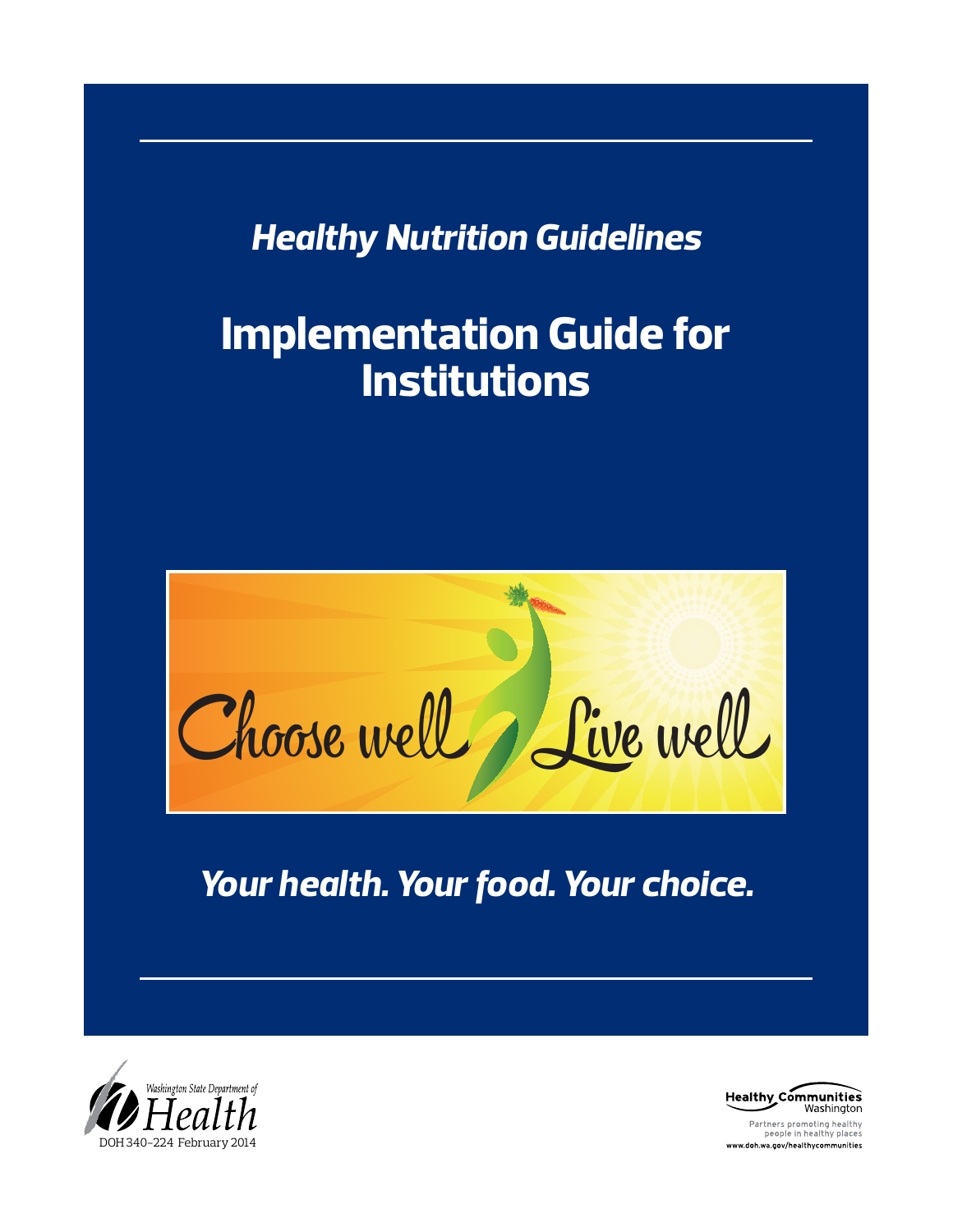This work supports the Washington State Plan for Healthy Communities.

For persons with disabilities, this document is available on request in other formats. To submit a request, please call 1-800-525-0127 (TDD/TTY 711).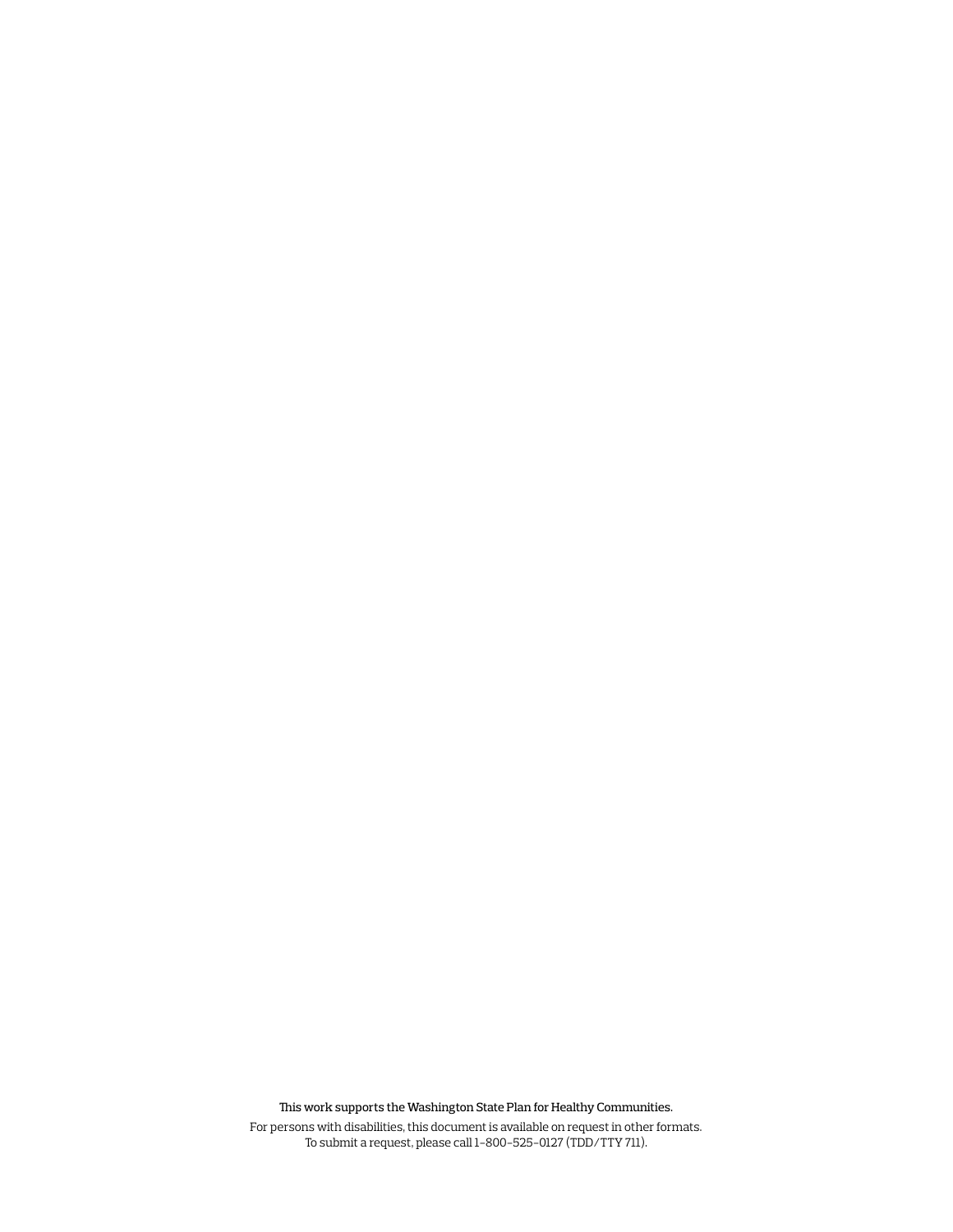

## **Table of Contents**

| <b>Overview</b>     |  |
|---------------------|--|
|                     |  |
|                     |  |
|                     |  |
| <b>Institutions</b> |  |
|                     |  |
|                     |  |
|                     |  |
| <b>Resources</b>    |  |
|                     |  |
|                     |  |
|                     |  |
|                     |  |
|                     |  |
|                     |  |
|                     |  |
|                     |  |
|                     |  |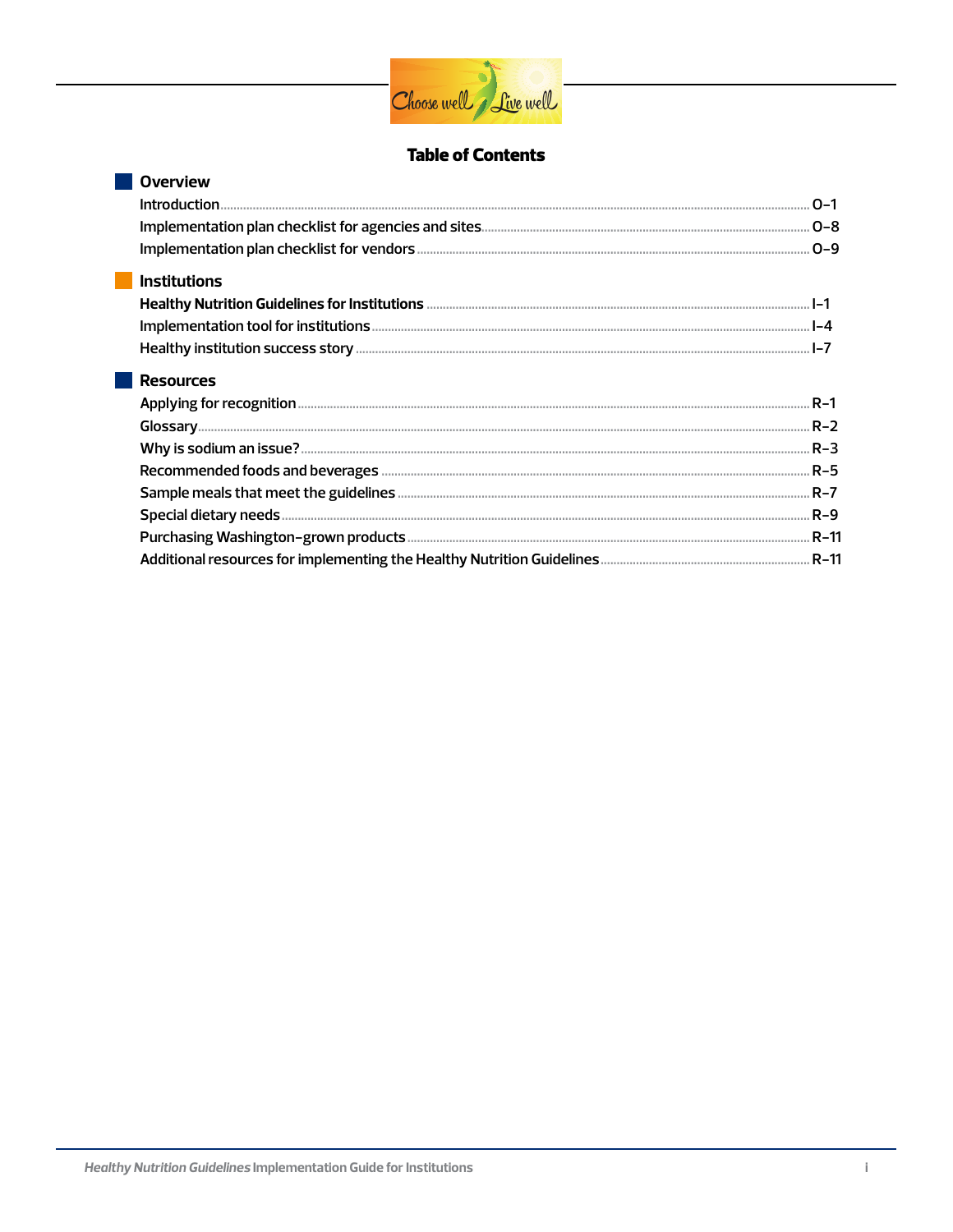

## Acknowledgements

The Department of Health thanks the agencies, organizations, and people who contributed to the development of the *Healthy Nutrition Guidelines and Implementation Guide*. The *Guidelines* are based on the U.S. Department of Agriculture's (USDA) *Dietary Guidelines for Americans, 2010* (DGA 2010).

The *Guidelines* are also adapted from:

- **[Public Health Seattle & King County](http://www.kingcounty.gov/healthservices/health/nutrition.aspx)** Healthy Vending Guidelines
- **[U.S. General Services Administration](http://www.gsa.gov/graphics/pbs/Guidelines_for_Federal_Concessions_and_Vending_Operations.pdf)** Health and Sustainability Guidelines for Federal Concessions and Vending Operations
- **[RAND Corporation](http://www.rand.org/health/feature/restaurant-performance-standards.html)** Performance Standards for Restaurants

### **Food Procurement Workgroup Members**

| Lucy Asdourian        | American Heart Association                         |
|-----------------------|----------------------------------------------------|
| Valerie Baldisserotto | Public Health - Seattle & King County              |
| <b>Brent Carney</b>   | Department of Corrections                          |
| Victor Colman         | Childhood Obesity Prevention Coalition             |
| Monica Dixon          | Healthy Communities of Pierce County               |
| Zena Edwards          | WSU Extension - Thurston County                    |
| Becky Elias           | Department of Agriculture                          |
| Amy Ellings           | Department of Health                               |
| Jeanne Gallo          | Department of Services for the Blind               |
| Lindsay Hovind        | American Heart Association                         |
| Gary Myers            | Department of Services for the Blind               |
| Paj Nandi             | Department of Health                               |
| Anne Nolet            | Department of Social and Health Services           |
| Donna Parsons         | Office of the Superintendent of Public Instruction |
| Scott Pritchard       | Health Care Authority                              |
| Stuart Sherman        | Department of Enterprise Services                  |
| Natalie Tauzin        | Spokane Regional Health District                   |

### **Community Transformation Grant Leadership Team**

| <b>Project Lead:</b> | Colleen K. Arceneaux, MPH                            |
|----------------------|------------------------------------------------------|
|                      | Healthy Eating Coordinator                           |
|                      | Office of Healthy Communities   Department of Health |
|                      | (360) 236-3722   Colleen.Arceneaux@doh.wa.gov        |

This publication was supported by a cooperative agreement from the Centers for Disease Control and Prevention, Community Transformation Grant DP11-1103PPHF11. Its contents are solely the responsibility of the authors and do not necessarily represent the official views of the Centers for Disease Control and Prevention.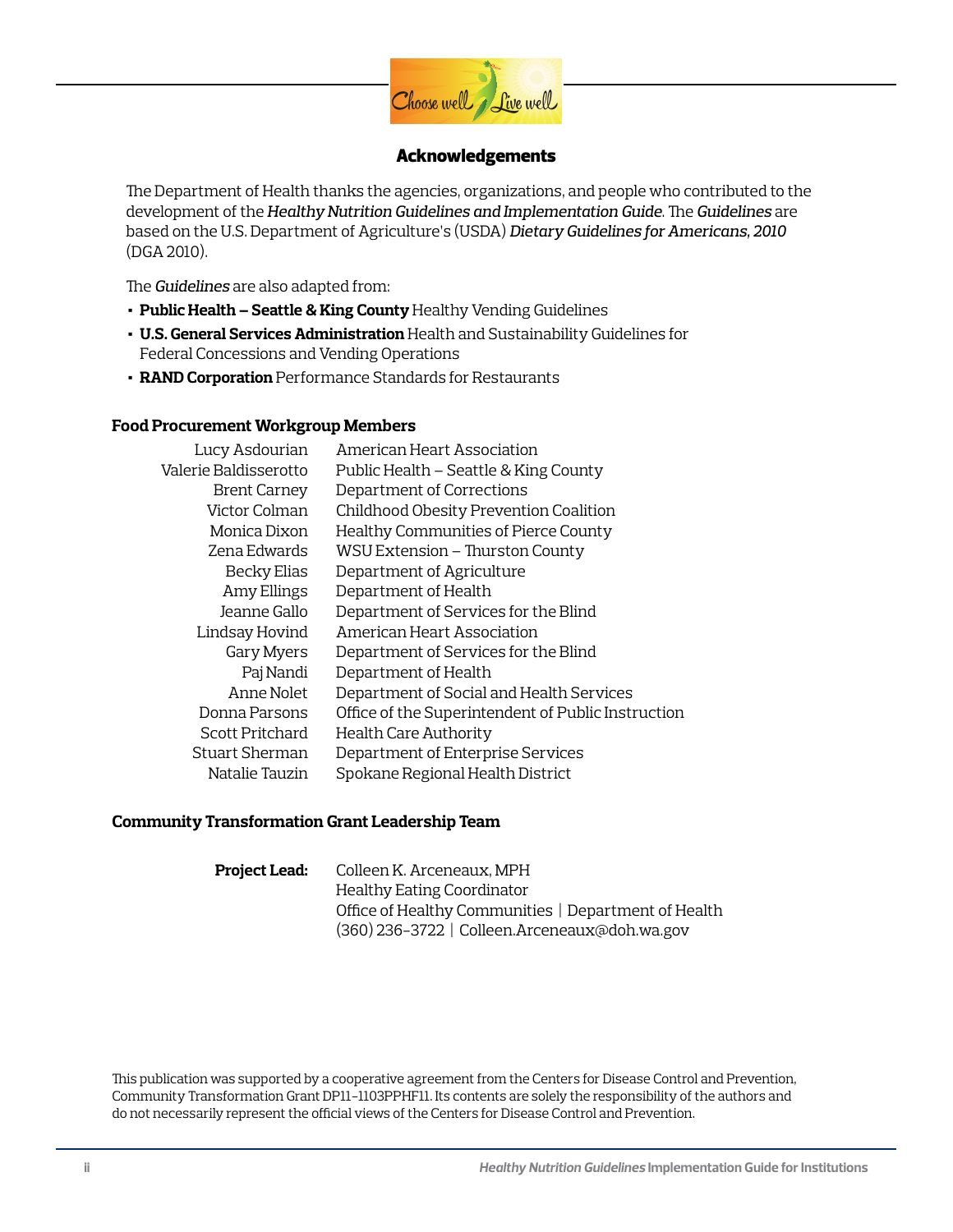

# **Overview**

## Introduction

In October 2013, Governor Jay Inslee signed [Executive Order 13-06:](http://www.governor.wa.gov/office/execorders/documents/13-06.pdf) Improving the Health and Productivity of State Employees and Access to Healthy Foods in State Facilities. This requires state executive agencies to adopt and implement food service guidelines that meet the Department of Health's *Healthy Nutrition Guidelines (Guidelines)*.

The Department of Health's *Healthy Nutrition Guidelines* follow the guidance of the *[2010 United](http://www.cnpp.usda.gov/DietaryGuidelines.htm)  [States Department of Agriculture's Dietary Guidelines for Americans](http://www.cnpp.usda.gov/DietaryGuidelines.htm)* (DGA 2010). They set criteria to ensure that healthy options can be found in cafeterias, cafés, on-site retail venues, vending machines, meetings and events, and institutional food service. The Department of Health will update the *Guidelines* as necessary — at least every five years — to ensure that they remain current and science-based.

The Department of Health developed this implementation guide to support agencies and other organizations in the implementation of the *Guidelines*.

The *Guidelines* are based on the following guiding principles:

- Emphasize fruits, vegetables and whole grains.
- Minimize the use of processed foods that contain added sugar and sodium.
- Recommend use of healthy cooking techniques, such as baking, roasting, broiling, grilling, poaching, steaming, and stir frying. Recommend no use of deep fryers.
- Serve items in smaller portions if high calorie items are provided (e.g., mini muffins or 2-inch cookies), while still maintaining overall calorie and nutrient requirements.
- Work toward reducing overall sodium content.

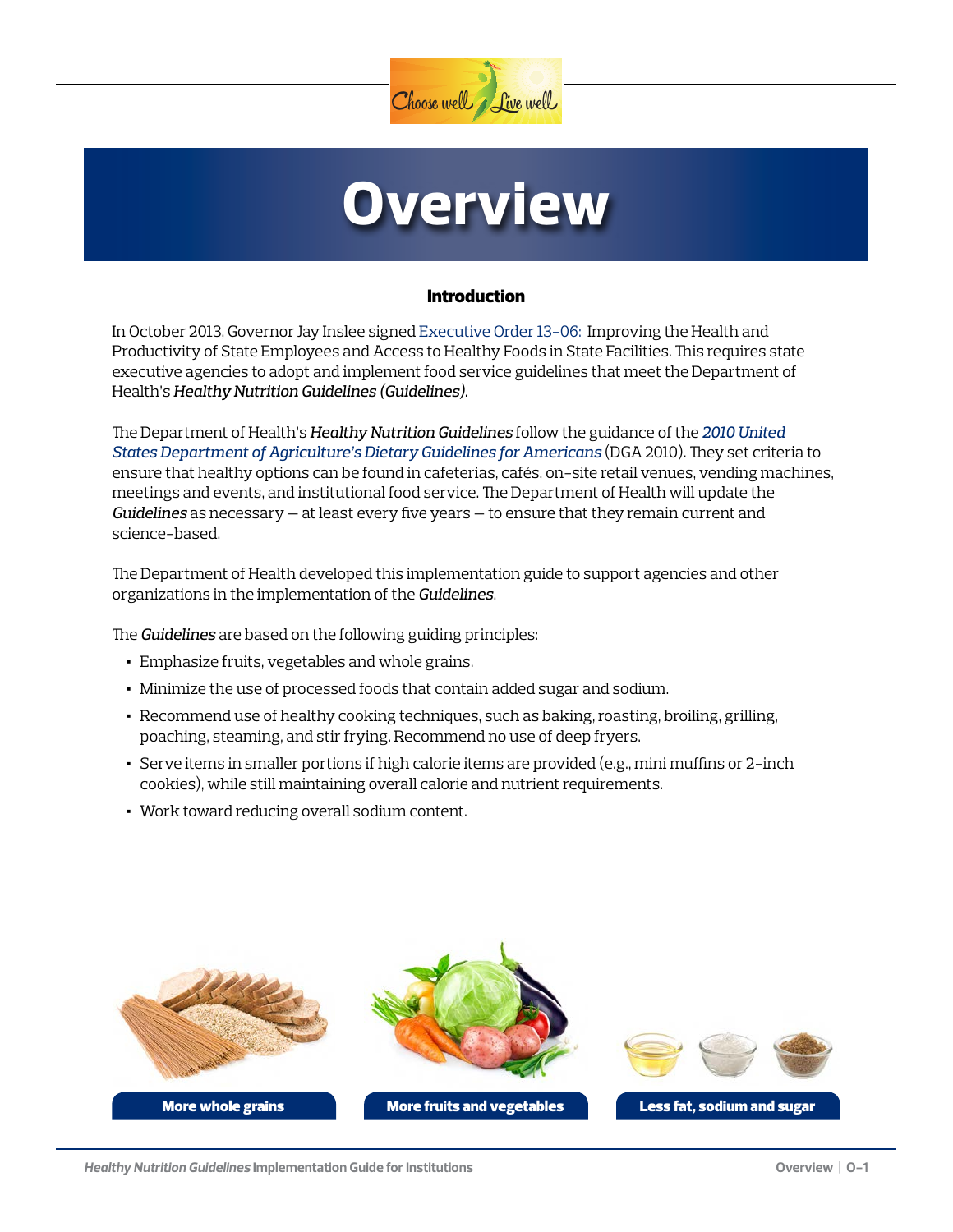

## Implementation plan checklist for agencies and sites

Use this checklist to adopt and implement the *Healthy Nutrition Guidelines*. All needed forms are available at [www.doh.wa.gov/choosewell-livewell.](http://www.doh.wa.gov/choosewell-livewell) Agencies can work towards recognition for implementing the Guidelines (the Choose Well-Live Well Award) at the same time as working towards Washington Wellness' Team WorkWell's Zo 8 Award.

| Name of applicant: _               | <b>Position:</b> |
|------------------------------------|------------------|
| Contact information (email/phone): |                  |
|                                    |                  |

**Where do you work?** 

| How would you describe your worksite? $\Box$ State executive agency |                                                          | $\Box$ Site of state executive agency |
|---------------------------------------------------------------------|----------------------------------------------------------|---------------------------------------|
|                                                                     | $\Box$ Other agency or organization (voluntary adoption) |                                       |

| <b>Activity</b>                                                                                                                                                                                                                       | Due date             | <b>Alignment with Zo 8 Award</b>                                                                                      |
|---------------------------------------------------------------------------------------------------------------------------------------------------------------------------------------------------------------------------------------|----------------------|-----------------------------------------------------------------------------------------------------------------------|
| $\Box$ Adopt a healthy nutrition policy and send copy to<br>the Department of Health. Include information for<br>your agency or site's point-of-contact                                                                               | July 1, 2014         | <b>Standard 6.1 Gain policy support for</b><br>wellness programs                                                      |
| $\Box$ Communicate policy change to employees                                                                                                                                                                                         | September 1,<br>2014 | Standard 6.4 Inform employees of<br>environmental supports                                                            |
| $\Box$ Complete workplace assessments and send to<br>Department of Health (check all that apply)<br>$\Box$ Environmental assessment (required for all)<br>$\Box$ Cafeteria assessment<br>$\Box$ Institutional food service assessment | September 1,<br>2014 | Standard 3.4 Collect data about your<br>organization                                                                  |
| $\Box$ Implement all applicable guidelines.<br>(check all that apply)<br>$\Box$ Vending<br>$\Box$ Meetings and Events<br>$\Box$ Cafeterias<br>$\Box$ Institutions                                                                     | December 31,<br>2016 | Standard 6.3 Get environmental support<br>for wellness                                                                |
| $\Box$ Promote Health Care Authority's Employee Health<br>Assessment (required for state executive agencies)                                                                                                                          | Annually             | <b>Standard 5.2 Promote Health Assessment</b>                                                                         |
| $\Box$ Complete at least four activities to promote healthy<br>eating in the workplace (list them)                                                                                                                                    | February 1,<br>2016  | <b>Standard 5.1 Choose activities and</b><br>interventions<br><b>Standard 5.4 Choose awareness type</b><br>activities |
| $\Box$ Submit a success story                                                                                                                                                                                                         | February 1,<br>2016  | N/A                                                                                                                   |
| $\Box$ Submit application for recognition with this<br>completed implementation checklist                                                                                                                                             | February 1,<br>2016  | N/A                                                                                                                   |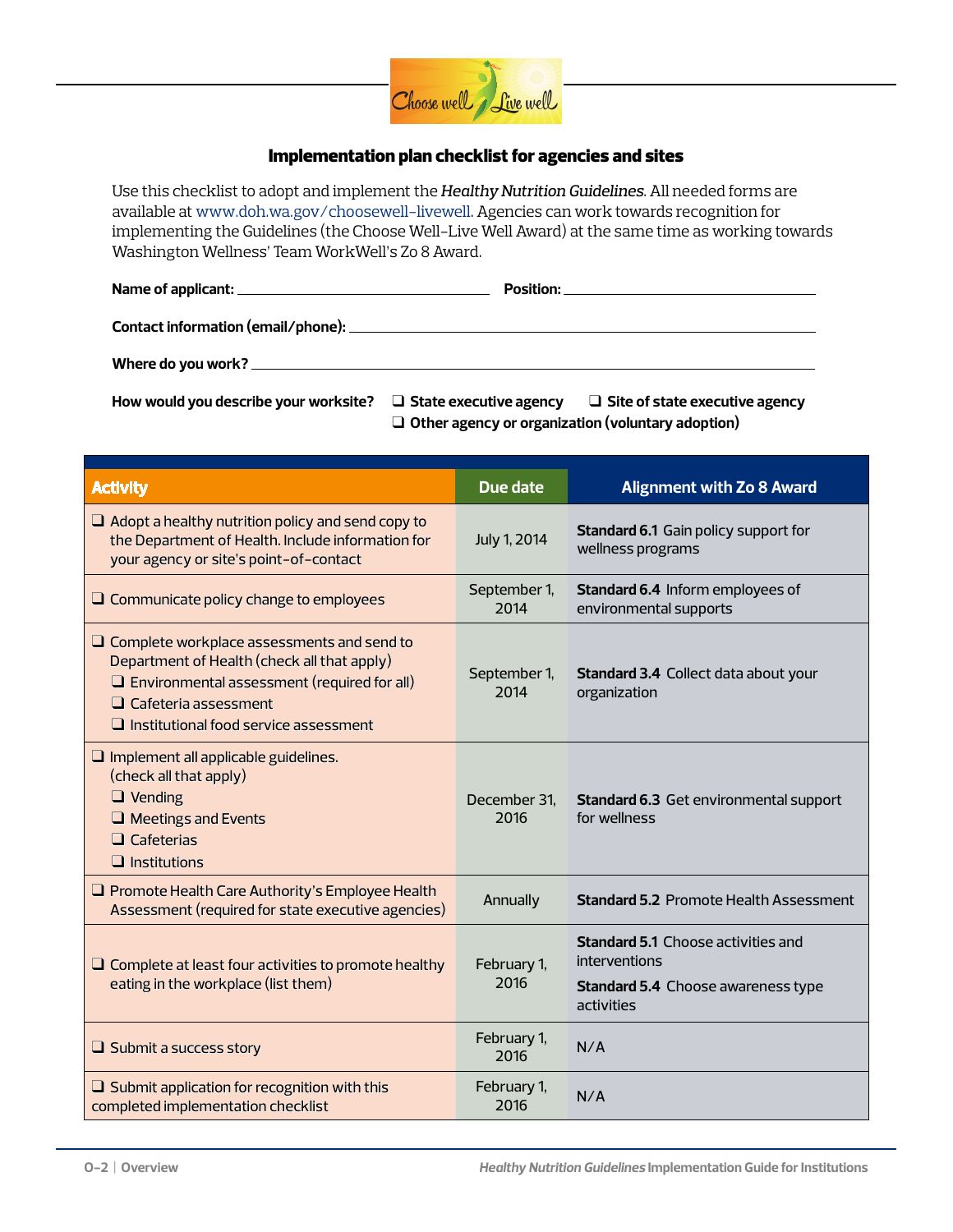

## Implementation plan checklist for vendors

Use this checklist to adopt and implement the *Healthy Nutrition Guidelines*. Submit the completed checklist with your application for recognition and success story to the Department of Health at [choosewell-livewell@doh.wa.gov](mailto:choosewell-livewell%40doh.wa.gov?subject=).

| Position: ____________________ |
|--------------------------------|
|                                |
|                                |

| How would you describe your worksite |  |  |  |  |
|--------------------------------------|--|--|--|--|
|--------------------------------------|--|--|--|--|

**How would you describe your worksite?** ❑ **State executive agency** ❑ **Site of state executive agency**  ❑ **Other agency or organization (voluntary adoption)**

| Guidelines you are<br><b>implementing</b>         | <b>Activity</b>                                                                                                                    | <b>Submit as</b><br>you finish |
|---------------------------------------------------|------------------------------------------------------------------------------------------------------------------------------------|--------------------------------|
| $\Box$ Vending                                    | $\square$ Record the number of machines<br>$\Box$ Record the number of slots per machine $\Box$                                    |                                |
| $\square$ Cafeterias                              | $\Box$ Complete Steps 1-4 of the Implementation Tool<br>for Cafeterias (page C-5) and submit to the<br><b>Department of Health</b> |                                |
| $\Box$ Institutions                               | Complete Steps 1-3 of the Implementation Tool<br>for Institutions (page $I-4$ ) and submit to the<br><b>Department of Health</b>   |                                |
|                                                   |                                                                                                                                    |                                |
| <b>Required for all</b><br><b>Guideline areas</b> | <b>Activity</b>                                                                                                                    | Due date                       |
|                                                   | $\Box$ Implement the Healthy Nutrition Guidelines                                                                                  | December 31.<br>2016           |
|                                                   | $\Box$ Submit a success story                                                                                                      | February 1<br>each year        |
|                                                   | $\Box$ Submit application for recognition                                                                                          | February 1<br>each year        |

## Submit all forms to the Department of Health at [choosewell-livewell@doh.wa.gov](mailto:choosewell-livewell%40doh.wa.gov?subject=)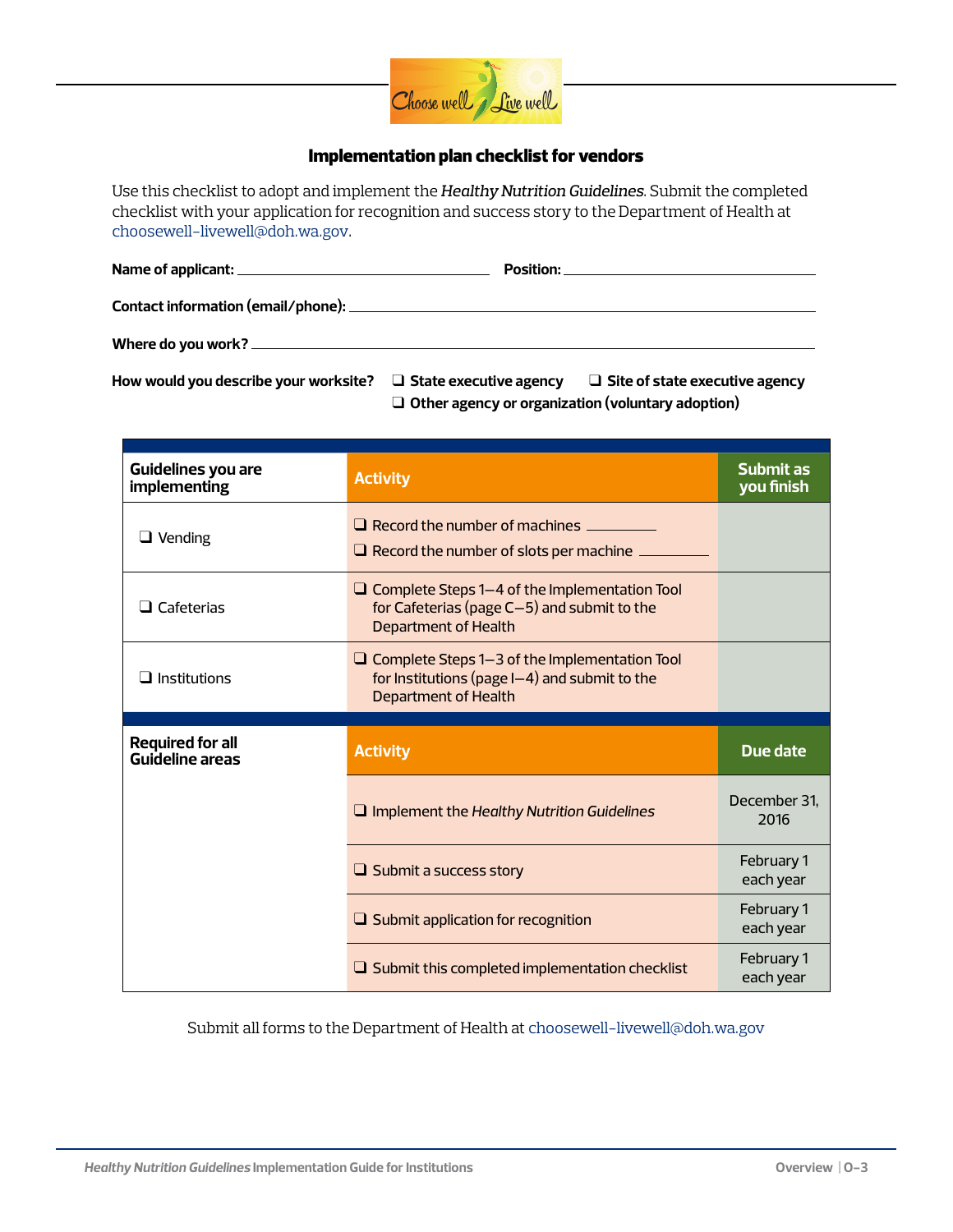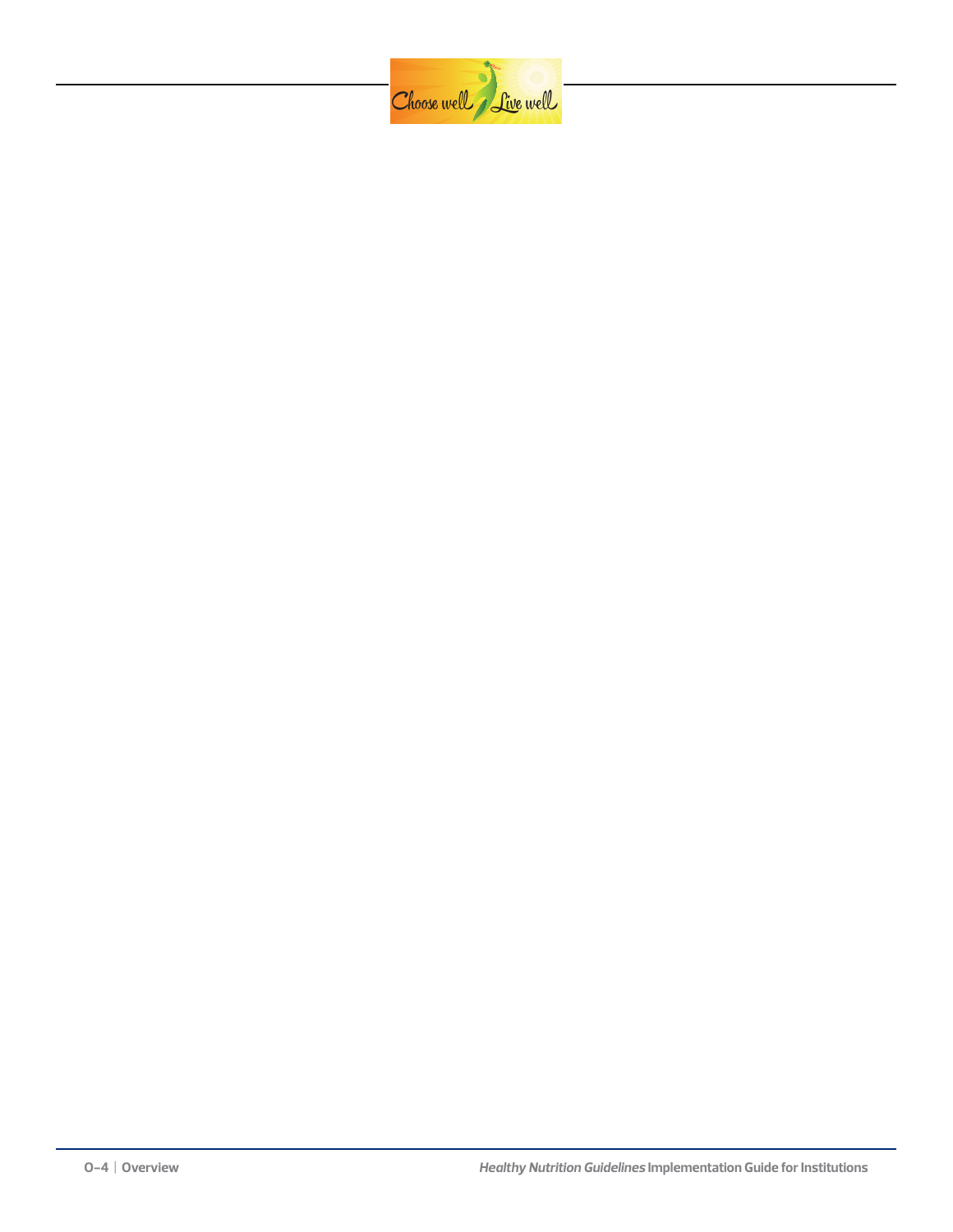

## **Healthy Nutrition Guidelines for Institutions**

## **Washington State supports healthy living by ensuring state facilities and agencies offer, purchase and serve healthy food and beverages. We are making the healthy choice the easy choice.**

These guidelines apply to state agencies that supervise and care for clients and/or provide services and supplies to specific groups. This includes food and beverages provided to clients, inmates and patients by Department of Corrections (DOC) and Department of Social and Health Services (DSHS).

## **A. Food and Beverage Standards for Meals**<sup>i</sup>

The U.S. Department of Agriculture's recommended healthy eating pattern from the *Dietary Guidelines for Americans, 2010* (DGA 2010) is the basis for these standards.<sup>ii</sup> If these standards are met, individual nutrients needs should be met as well.

## **Food**

## **Fruits**

- A minimum of 2 cups of a variety of fruits daily.
- Fresh and frozen fruits, instead of canned. If canned fruit is served, it should be canned in light syrup, unsweetened juice, or water.

## **Vegetables**

- A minimum of  $2\frac{1}{2}$  cups of vegetables daily.
- Vegetables that are fresh, frozen with no added sodium, or canned with low or no added sodium.
- A variety of vegetables, especially dark-green, red and orange, and beans and peas. See *DGA 2010* for details.

### **Grains**

- Approximately 6 oz. of grains daily.
- At least 50% whole grains in each serving.

### **Protein**

- Approximately  $5\frac{1}{2}$  oz. of protein daily.
- A variety of lean proteins including meat, poultry, eggs, fish, seafood, beans, peas, nuts, seeds and soy products.

## **Milk Products**

Institutions should offer low-fat  $(1%)$  or non-fat milk and milk products daily.<sup>iii</sup>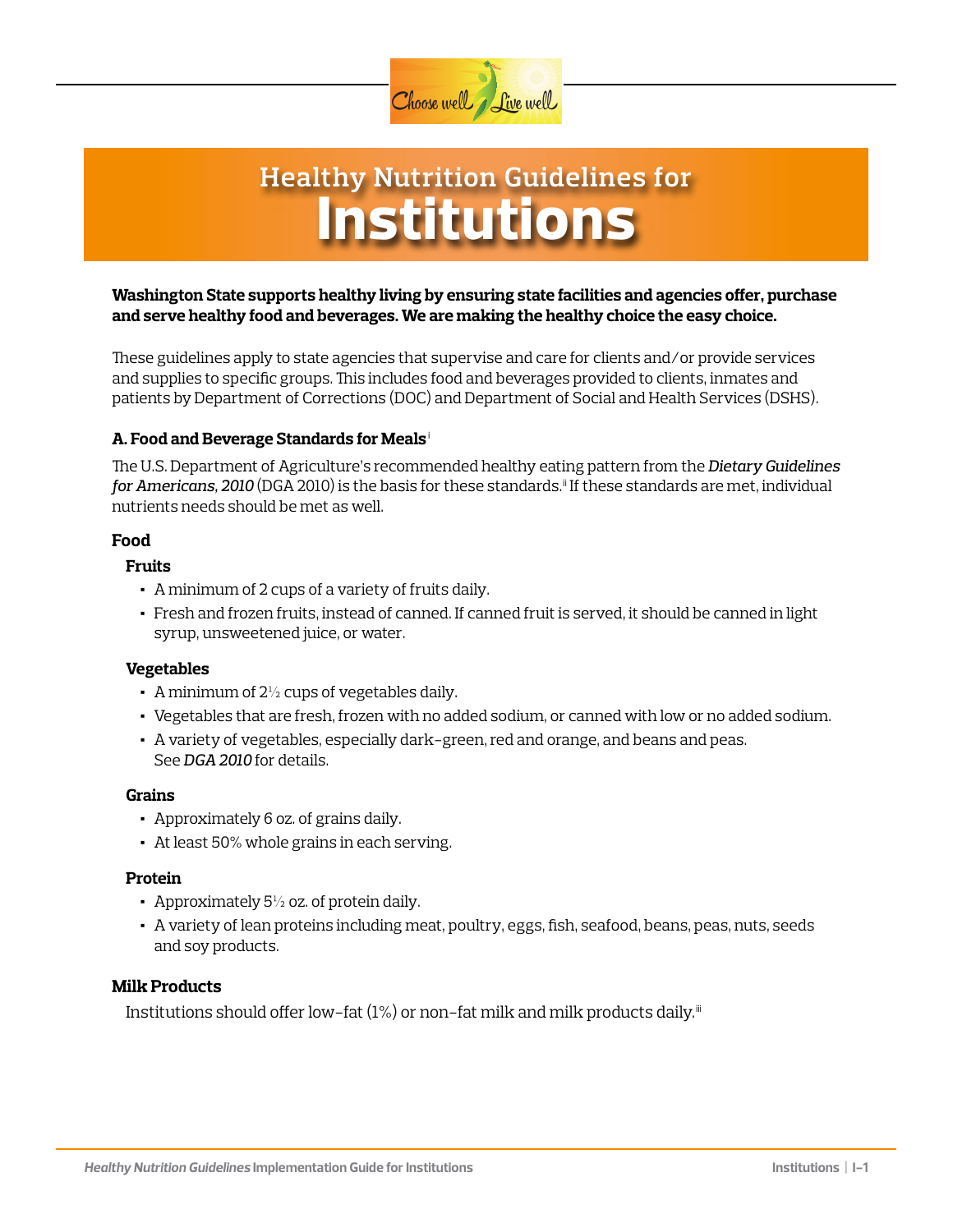

## **Beverages**

Offer only beverages from the **Healthiest** and **Healthier** lists.

## **Healthiest**

- Water should be available at all meals. Plain or unsweetened carbonated water (seltzer).
- Non-fat or low-fat (1%) milk and milk products that are unflavored, calcium fortified and less than 102 calories per 8 oz. serving.
	- The *DGA 2010* recommendation is that adults consume 3 cups daily.
- Unsweetened coffee or tea.
- 100% fruit juice, with no added sugars (less than 8 oz. serving for adults).
- 100% vegetable juice; provide low-sodium option (less than 230mg of sodium per serving).

## **Healthier**

- Zero- and low-calorie beverages, less than 25 calories per 8 oz. for beverages other than 100% juice or milk.
- Non-caloric, artificially sweetened beverages (diet).
- Fat-free or 1% flavored milk (less than 22g sugar per 8 oz.).

## **B. Standards for Scheduled Snacks**iv

## **Overarching Guidelines**

- Snacks should contain items from two of the snack categories listed below.
- All items should have 0g trans-fat.
- Water should be available at all snack times.

## **Milk and Milk Product Beverages**

• Non-fat or low-fat (1%) milk and milk products, preferably unsweetened.

## **Fruit or Vegetable**

- 100% fruit juice, with no added sugars (less than 8 oz. serving for adults).
- Fresh and frozen fruits, instead of canned. If canned fruit is served, it should be canned in light syrup, unsweetened juice or water. Examples: apples, bananas, pears, oranges, dried fruit, applesauce with no added sugar, canned fruit in unsweetened juice, light syrup or water.
- Vegetables that are fresh, frozen with no added sodium, or canned with low or no added sodium. Examples: carrot sticks, celery sticks, pepper slices, salads.

## **Bread or Grain**

• Items must contain at least 50% whole grains. Examples: whole wheat pita triangles, whole grain cereal, whole grain crackers, whole grain bread, rice cakes, plain popcorn.

## **Protein**

• A variety of lean proteins including meat, poultry, eggs, fish, seafood, beans, peas, nuts, seeds and soy products. Examples: hummus, bean dip, cottage cheese, low-fat cheese, hard boiled eggs, low-fat or non-fat yogurt, low-sodium tuna, nuts, nut butters, sunflower seeds, turkey slices.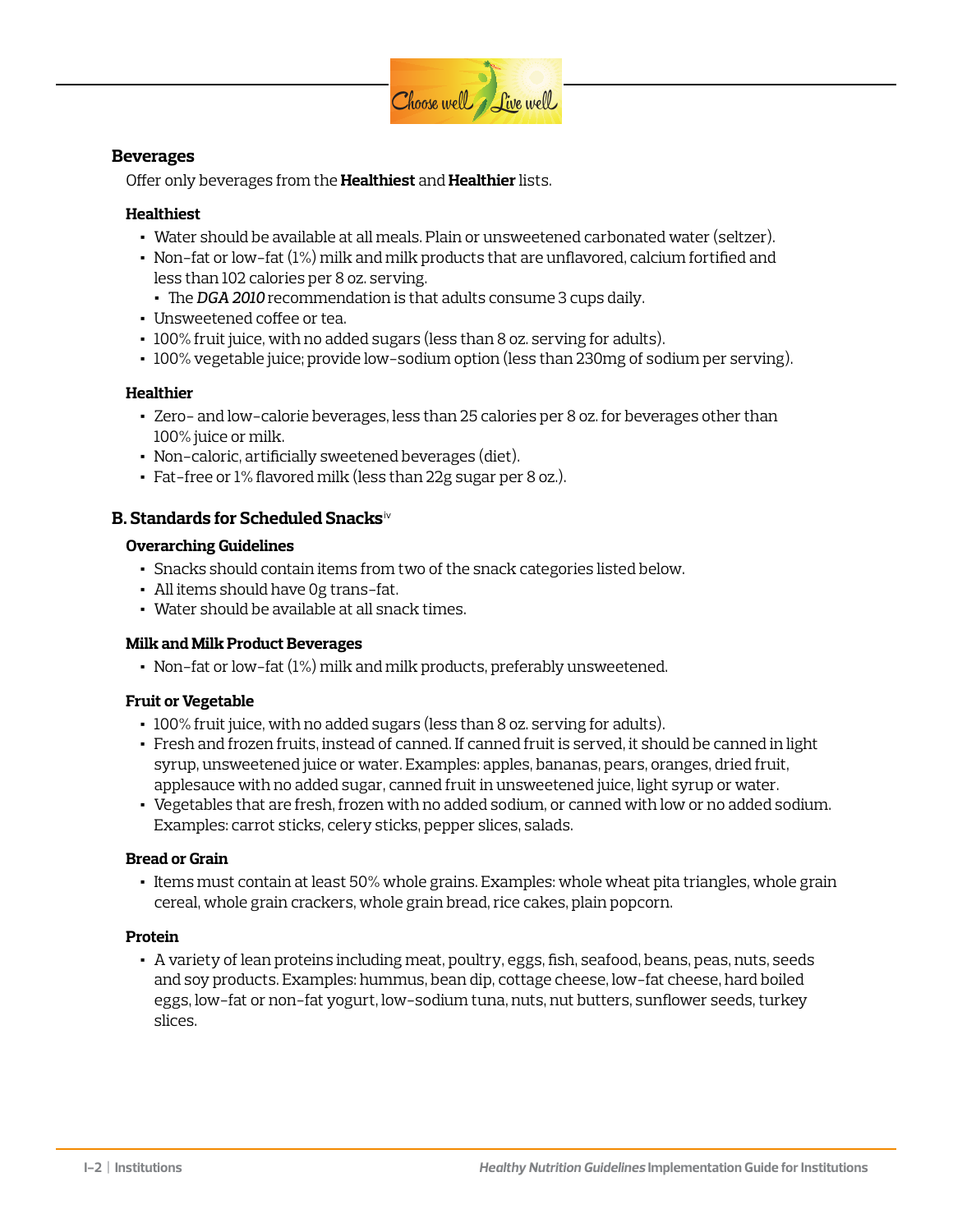

## **C. Guiding Principles**

- Emphasize fruits, vegetables and whole grains.
- Use less processed foods that do not contain added sugar and sodium.
- Use healthy cooking techniques such as baking, roasting, broiling, grilling, poaching, steaming and stir frying.
- Do not use deep fryers.
- Serve high-calorie items in smaller portions, if provided.
- Work toward reducing sodium content.

## **D. Exceptions for Specific Population Groups**

## **Seniors**

Follow the *DGA 2010* recommendations for seniors (populations over 50 years of age).

## **Patients under Therapeutic Care and Correctional Populations**

Follow nutrition requirements consistent with medical guidelines and diets for people under therapeutic care. This includes pregnant women and correctional inmates with special dietary needs.

## **Food for Disaster or Emergency Response**

Food served by agencies for a disaster, crisis or emergency response is not restricted by the *Healthy Nutrition Guidelines*. These stocks intentionally include nutrient dense food products.

## **Religious/Cultural Diets**

Honor religious and cultural diets by using healthier versions of traditional foods when possible.

## **Additional Agency Exceptions**

These *Guidelines* do not apply to the Department of Veterans Affairs. These *Guidelines* do not apply to training programs conducted by the Washington State Patrol and other criminal justice training programs. Excepted programs include training for park rangers and trainings at the Criminal Justice Training Center and the Washington Military Department. The *Guidelines* will allow for additional agency exceptions as requested.

## **E. Guidelines for Celebratory and Special Occasions**

The *Guidelines* do not apply to limited special occasions (once a month). Trips, parties for holidays, and special events are considered special occasions. Agencies should follow the *Healthy Nutrition Guidelines for Meetings and Events* for such occasions.

Department of Social and Health Services' behavior food and beverage rewards system is considered a "special occasion" and is excluded from the *Guidelines*.

- <sup>i</sup> Based on USDA Dietary Guidelines for Americans, 2010; Food Patterns for a 2,000 calorie diet.
- ii USDA Dietary Guidelines for Americans, 2010; pages 43-54.
- iii USDA Dietary Guidelines for Americans, 2010 includes soy beverages in the definition of milk and milk products because they are similar to milk both nutritionally and in their use in meals.
- <sup>iv</sup> Based on Massachusetts State Agency Food Standards: Requirements and Regulations.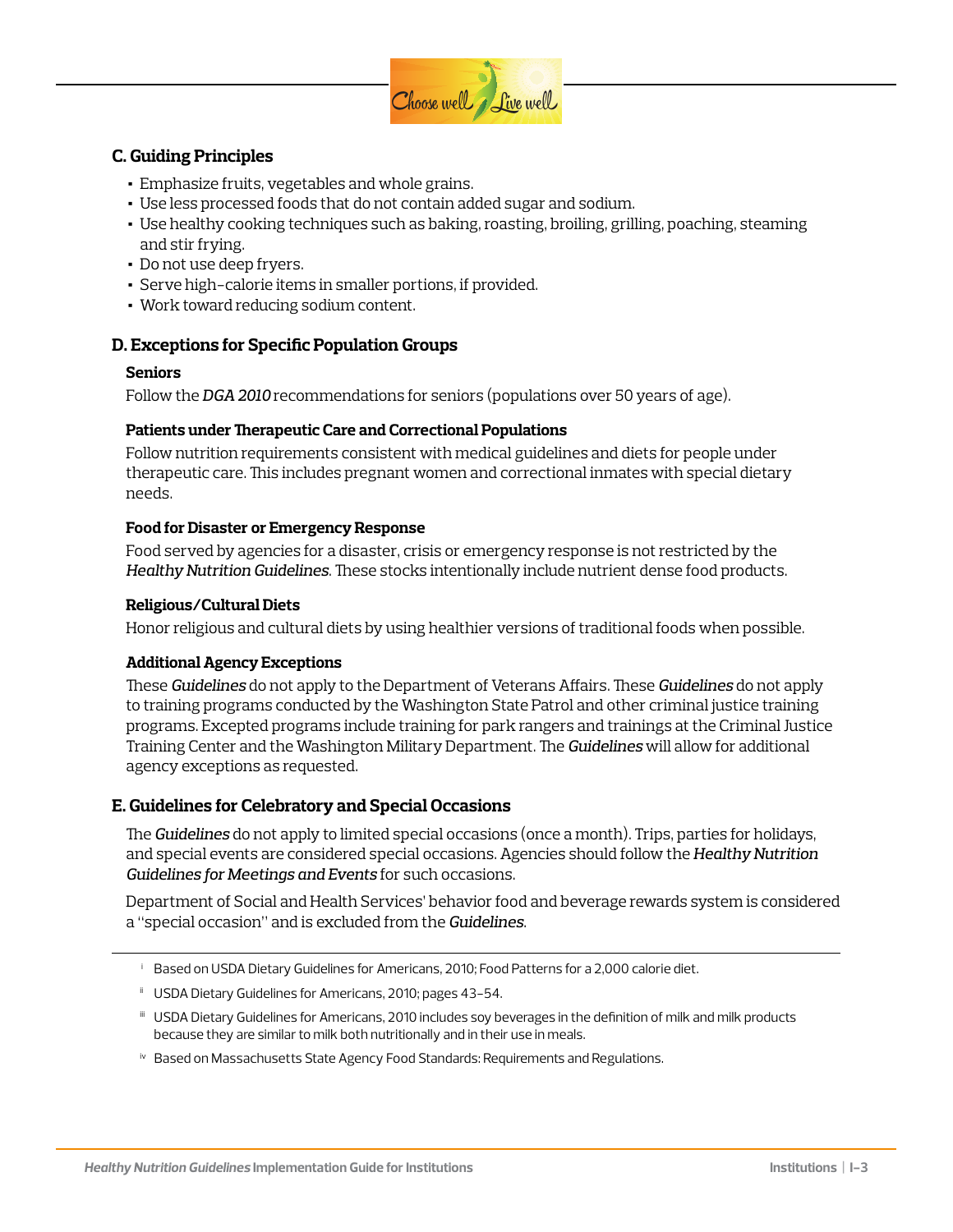

## Implementation tool for institutions

- ❑ **STEP 1: Communicate food and beverage policy change to employees and custodial populations.** Include information about exceptions for specific population groups.
- ❑ **STEP 2: Assess how well your institution meets the** *Guidelines* **and Guiding Principles.**

| <b>Beverages</b>                                             |            |              | How to meet the Guidelines                                                                                                                                                                        |
|--------------------------------------------------------------|------------|--------------|---------------------------------------------------------------------------------------------------------------------------------------------------------------------------------------------------|
| Do you provide water at meals?                               | $\Box$ Yes | $\Box$ No    | Make sure to offer water with all meals. This<br>can be plain or unsweetened carbonated<br>water.                                                                                                 |
| Do you serve unsweetened coffee or tea?                      | $\Box$ Yes | $\Box$ No    | Prepare drinks without adding sugar.                                                                                                                                                              |
| Do you only offer juices that are 100% juice?                | $\Box$ Yes | $\Box$ No    | Look for 100% juice on the juice label or<br>package. It's also important to make sure<br>there are no added sugars listed in the<br>ingredients.                                                 |
| Do you serve low-sodium vegetable juices?                    | $\Box$ Yes | $\square$ No | Look for vegetable juices that have less than<br>230mg per serving.                                                                                                                               |
| Do you serve low or no-calorie sodas and<br>other beverages? | $\Box$ Yes | $\Box$ No    | Switch sugar-sweetened beverages to "diet"<br>or "light" versions. Make sure there are less<br>than 25 calories per 8oz. serving.                                                                 |
| Do you serve non-fat or 1% milk?                             | $\Box$ Yes | $\Box$ No    | Replace whole and 2% milk with lower fat<br>options.                                                                                                                                              |
| <b>Fruits</b>                                                |            |              | <b>How to meet the Guidelines</b>                                                                                                                                                                 |
| Do you avoid fruit canned in heavy syrup?                    | $\Box$ Yes | $\Box$ No    | Switch to fresh, frozen, or fruit canned in light<br>syrup or water.                                                                                                                              |
| Do you offer at least 2 cups of fruits<br>every day?         | $\Box$ Yes | $\Box$ No    | Add more whole fruits to your menu such<br>as apples, bananas and oranges. Serve fruit<br>salad as part of a meal.                                                                                |
| <b>Vegetables</b>                                            |            |              | How to meet the Guidelines                                                                                                                                                                        |
| Do you offer a variety of vegetables?                        | $\Box$ Yes | $\Box$ No    | Try to incorporate different types of<br>vegetables including dark-green, red and<br>orange vegetables. Examples: Spinach, red<br>bell peppers, carrots, peas, beans, broccoli,<br>winter squash. |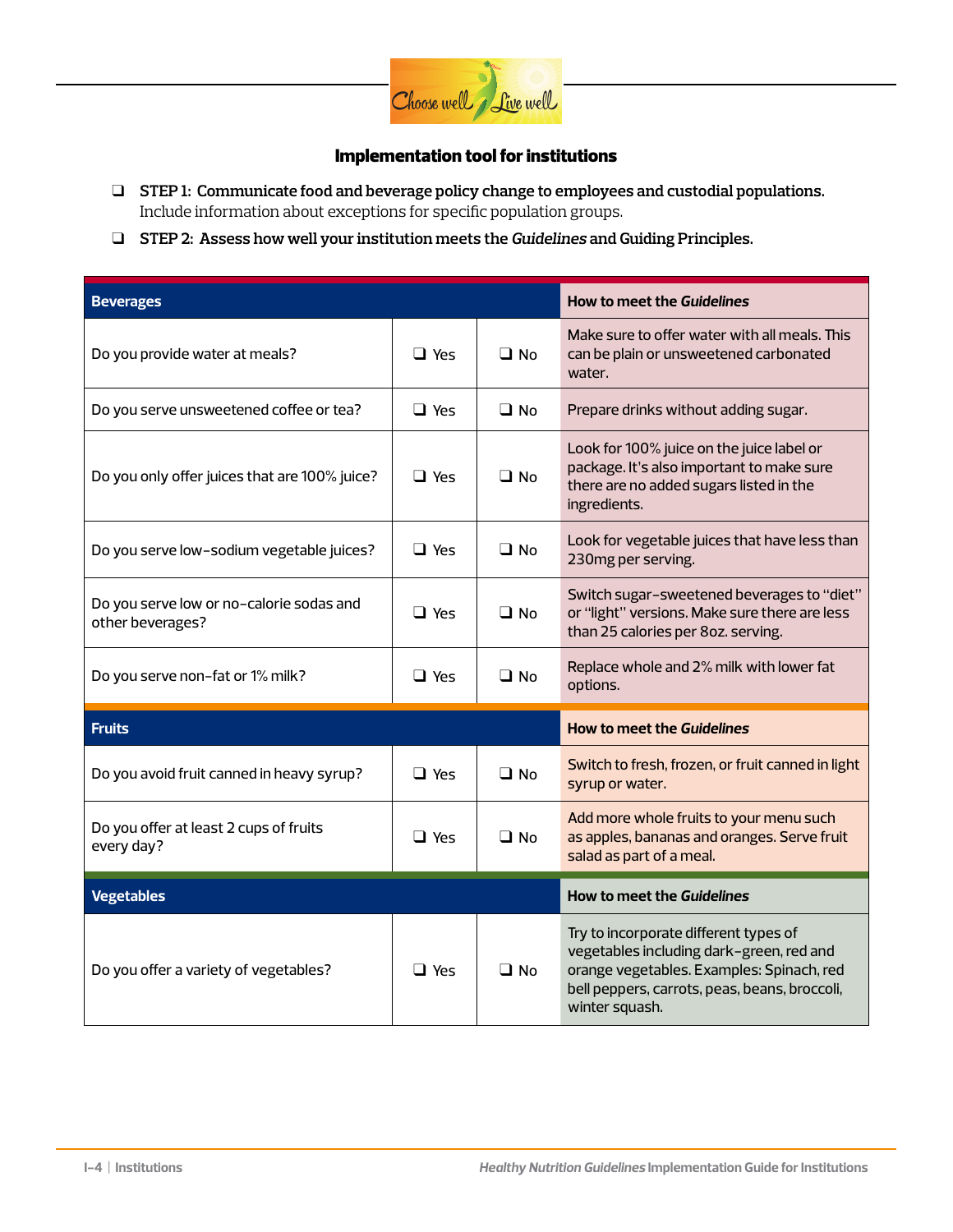| Do you offer at least $2\frac{1}{2}$ cups of vegetables<br>every day?       | $\Box$ Yes | $\Box$ No    | Add more vegetables to your menu, such<br>as a side salad, steamed vegetable medley,<br>carrots and cucumbers with low-fat ranch<br>dressing or sautéed spinach.                                                                                                                                                                        |
|-----------------------------------------------------------------------------|------------|--------------|-----------------------------------------------------------------------------------------------------------------------------------------------------------------------------------------------------------------------------------------------------------------------------------------------------------------------------------------|
| Do you offer vegetables without added<br>sodium?                            | $\Box$ Yes | $\Box$ No    | Serve fresh vegetables whenever possible.<br>Check the nutrition facts of frozen and<br>canned vegetables for sodium content.                                                                                                                                                                                                           |
| <b>Grains</b>                                                               |            |              | <b>How to meet the Guidelines</b>                                                                                                                                                                                                                                                                                                       |
| Do you offer whole grain rich breads,<br>crackers, cereals, pastas or rice? | $\Box$ Yes | $\Box$ No    | Make sure all items contain at least 50%<br>whole grains. To find out if an item is whole<br>grain rich, look for a whole grain stamp, 100%<br>whole grain or whole grain listed as the first<br>ingredient. Examples: Whole wheat/whole<br>grain breads, whole wheat pasta, brown rice,<br>oats, quinoa, whole wheat couscous, bulgur. |
| <b>Protein</b>                                                              |            |              | <b>How to meet the Guidelines</b>                                                                                                                                                                                                                                                                                                       |
| Do you offer low-fat proteins?                                              | $\Box$ Yes | $\Box$ No    | Replace high-fat proteins with lean options<br>including lean beef, chicken or turkey breast,<br>eggs, fish, seafood, beans, peas, nuts, seeds<br>and soy products.                                                                                                                                                                     |
|                                                                             |            |              |                                                                                                                                                                                                                                                                                                                                         |
| Fat                                                                         |            |              | <b>How to meet the Guidelines</b>                                                                                                                                                                                                                                                                                                       |
| Are your meals trans-fat free?                                              | $\Box$ Yes | $\Box$ No    | Avoid using products while cooking that<br>may contain trans-fats including margarine,<br>oil and sauce mixes. Make sure to check the<br>nutrition facts for baked goods, baking mixes,<br>pudding and snacks for trans-fat content.                                                                                                    |
|                                                                             |            |              | How does your institution align with the Guiding Principles?                                                                                                                                                                                                                                                                            |
| Does your institution:                                                      |            |              | What can help you achieve this                                                                                                                                                                                                                                                                                                          |
| Emphasize fruits, vegetables, and whole<br>grains in your menu planning?    | $\Box$ Yes | $\square$ No | Visit ChooseMyPlate.gov for ideas.                                                                                                                                                                                                                                                                                                      |
| Cook from scratch as much as possible?                                      | $\Box$ Yes | $\Box$ No    | Check out the Example Meals in Resources<br>(see pages R-9 and R-10) for ideas!                                                                                                                                                                                                                                                         |
| Use healthy cooking techniques?                                             | $\Box$ Yes | $\Box$ No    | Avoid using deep-fryers. Try techniques such<br>as baking, roasting, broiling, grilling, poaching,<br>steaming and stir frying.                                                                                                                                                                                                         |
| Serve high-calorie items in smaller portions?                               | $\Box$ Yes | $\square$ No | Cut cakes and brownies into small serving<br>sizes (2 inches square).                                                                                                                                                                                                                                                                   |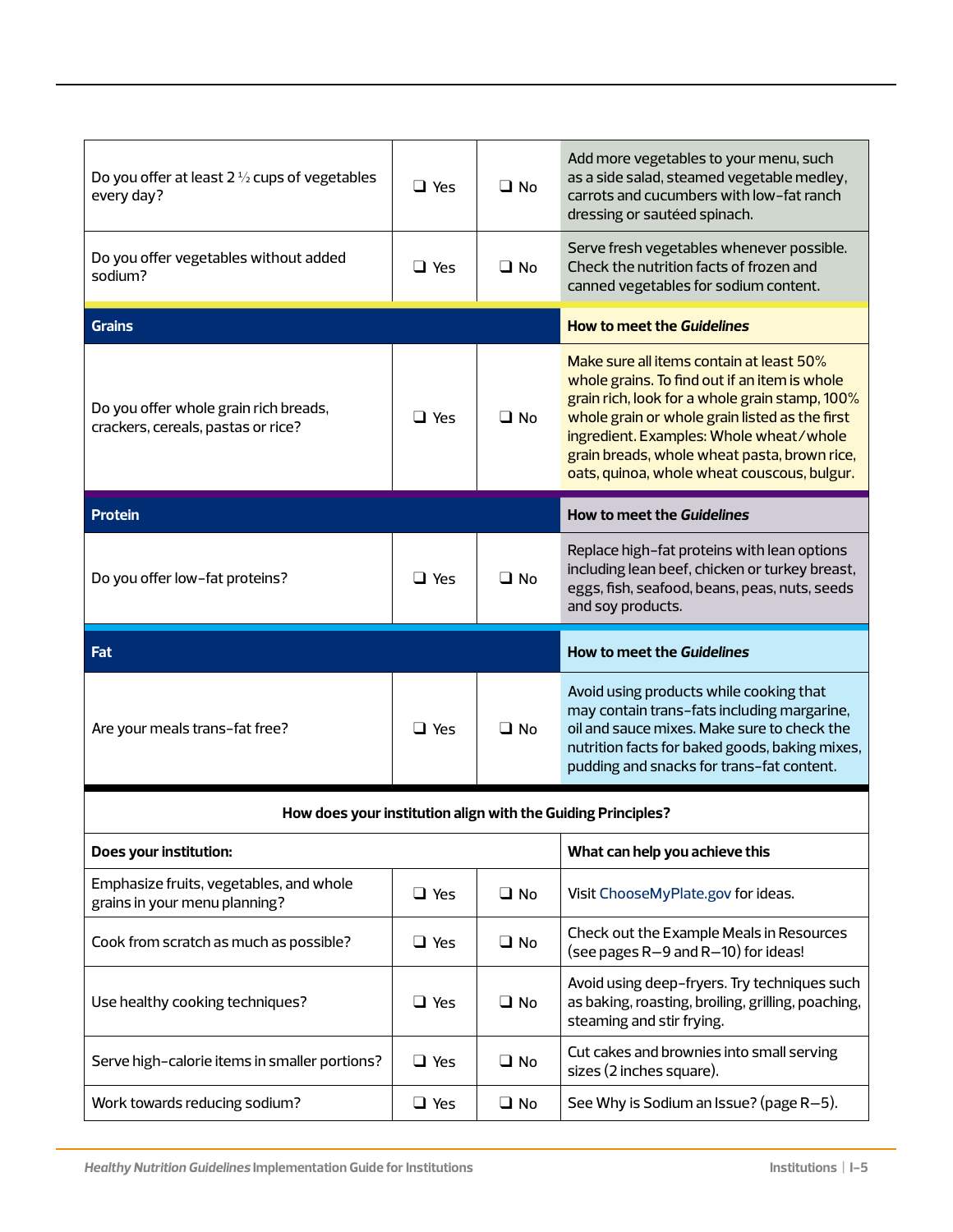

❑ **STEP 3: Plan for the changes your institution needs to make to meet the** *Guidelines***.** Start with the changes that are easiest to make and work towards the more difficult changes. These changes may take some time.

| Does your institution meet the Guidelines for:                        |            | If "no," what do you need to do to meet<br>the Guidelines? | What is your goal<br>completion date? |  |
|-----------------------------------------------------------------------|------------|------------------------------------------------------------|---------------------------------------|--|
| <b>Beverages</b>                                                      | $\Box$ Yes | $\Box$ No                                                  |                                       |  |
| <b>Fruits</b>                                                         | $\Box$ Yes | $\square$ No                                               |                                       |  |
| <b>Vegetables</b>                                                     | $\Box$ Yes | $\square$ No                                               |                                       |  |
| <b>Grains</b>                                                         | $\Box$ Yes | $\Box$ No                                                  |                                       |  |
| Protein                                                               | $\Box$ Yes | $\square$ No                                               |                                       |  |
| Fat                                                                   | $\Box$ Yes | $\square$ No                                               |                                       |  |
| Does your institution<br>align with the Guiding<br><b>Principles?</b> | $\Box$ Yes | $\Box$ No                                                  |                                       |  |

- ❑ **STEP 4: Implement the changes in your plan**. Make sure to include everyone who needs to be involved. If you have questions or need technical assistance, remember to contact us at [choosewell-livewell@doh.wa.gov](mailto:choosewell-livewell%40doh.wa.gov?subject=)!
- ❑ **STEP 5: Congratulations! Your institution meets the** *Healthy Nutrition Guidelines***!** Make sure you apply for recognition. You can sustain your work by making sure that all future menu items meet the *Guidelines* when you're menu planning!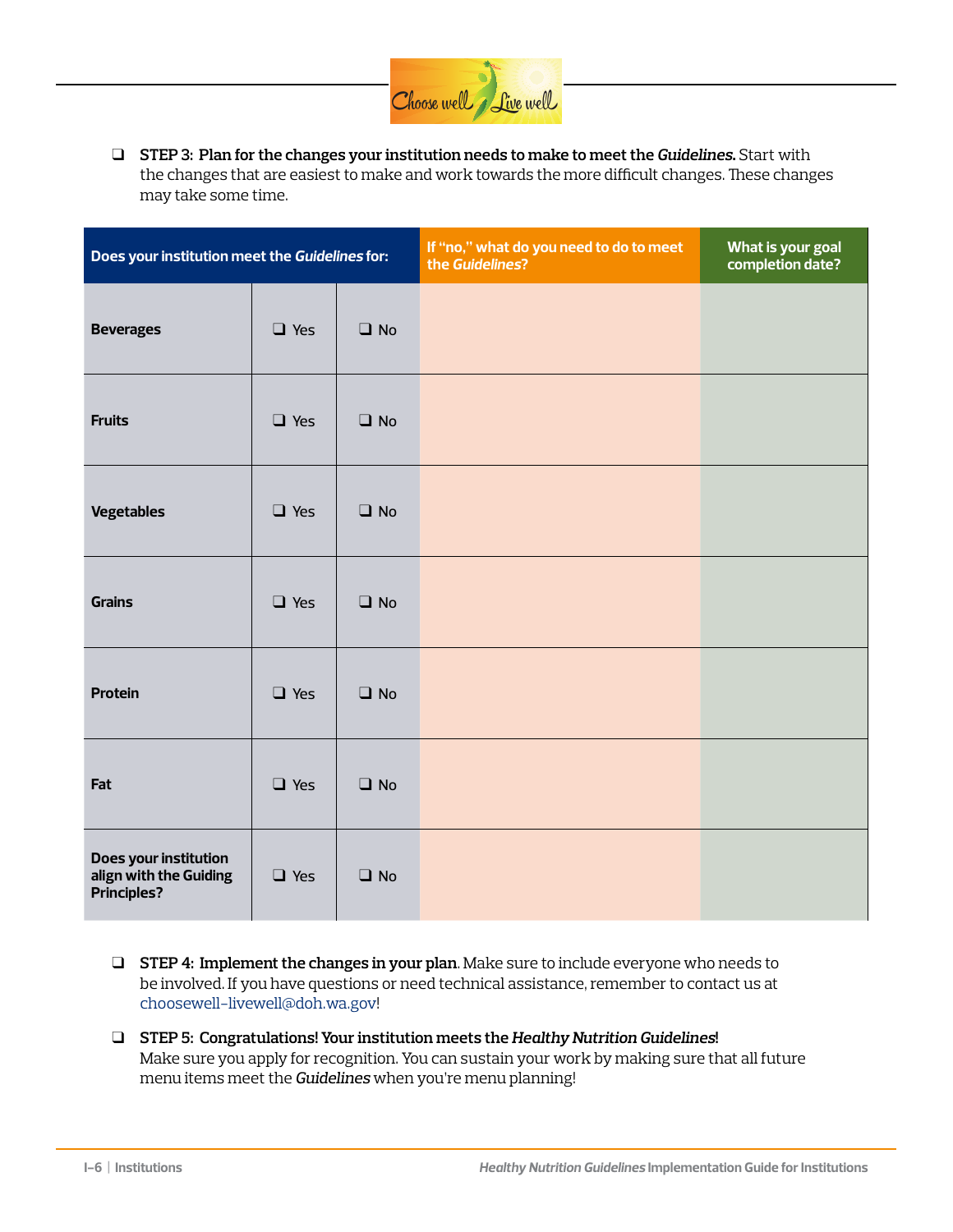

## Institution success story: Department of Corrections sodium reduction

I started working for the Department of Corrections (DOC) in July of 2009 when the regular men's mainline menu had a daily average sodium content of 3600mg. At that time all 15 prisons in the state were preparing and cooking meals in their kitchens utilizing the standardized statewide menu.

One of the biggest concerns I had at the time was that each prison was able to adjust the ingredients in these recipes. I found out that the main adjustment to recipes was the addition of salt since most of the recipes had minimal to no salt added. That meant on paper our menu only had 3600mg per day of sodium but in reality it was more than likely much higher than that due to the addition of salt to recipes. Over the next couple of years my emphasis was to bring down the sodium to fewer than 3000mg per day.

After reviewing the statewide recipes I eliminated any added sodium and substituted with herbal seasonings whenever appropriate. These initial changes only brought total sodium down to less than 3400mg per day. I was still concerned that the kitchens were continuing to add salt to their recipes and I knew that I'd have to work on reducing foods that had higher sodium content and remove them if possible. Fortunately, during this same time DOC decided to change their paradigm in how they produced meals. DOC decided that our revenue branch — Correctional Industries (CI) would start producing the bulk of the meals served instead of letting each prison's kitchen prepare the menu on site. Now the prison kitchens only have to reheat and serve the meals that CI provides.



More spice, less salt

At first, I wasn't happy about this paradigm shift because I was concerned that the quality of the food would not be as nutritious as the foods being prepared fresh in each prison's kitchen. However, this change did give me more confidence that meals would be more standardized statewide with less if any recipe adjustments. This process change gave me the opportunity to work with CI in menu development to reduce the sodium content in the recipes that CI produced for the new menu. I also participated in recipe evaluation to guarantee that the food had acceptable taste and quality. The result of my collaborative efforts with CI was the ability to reduce the men's regular mainline menu sodium content level to less than 3000mg per day.

Brent E. Carney, MBA, RD, CD Program Manager Dietary Services Health Service Division Dept. of Corrections 360-725-8314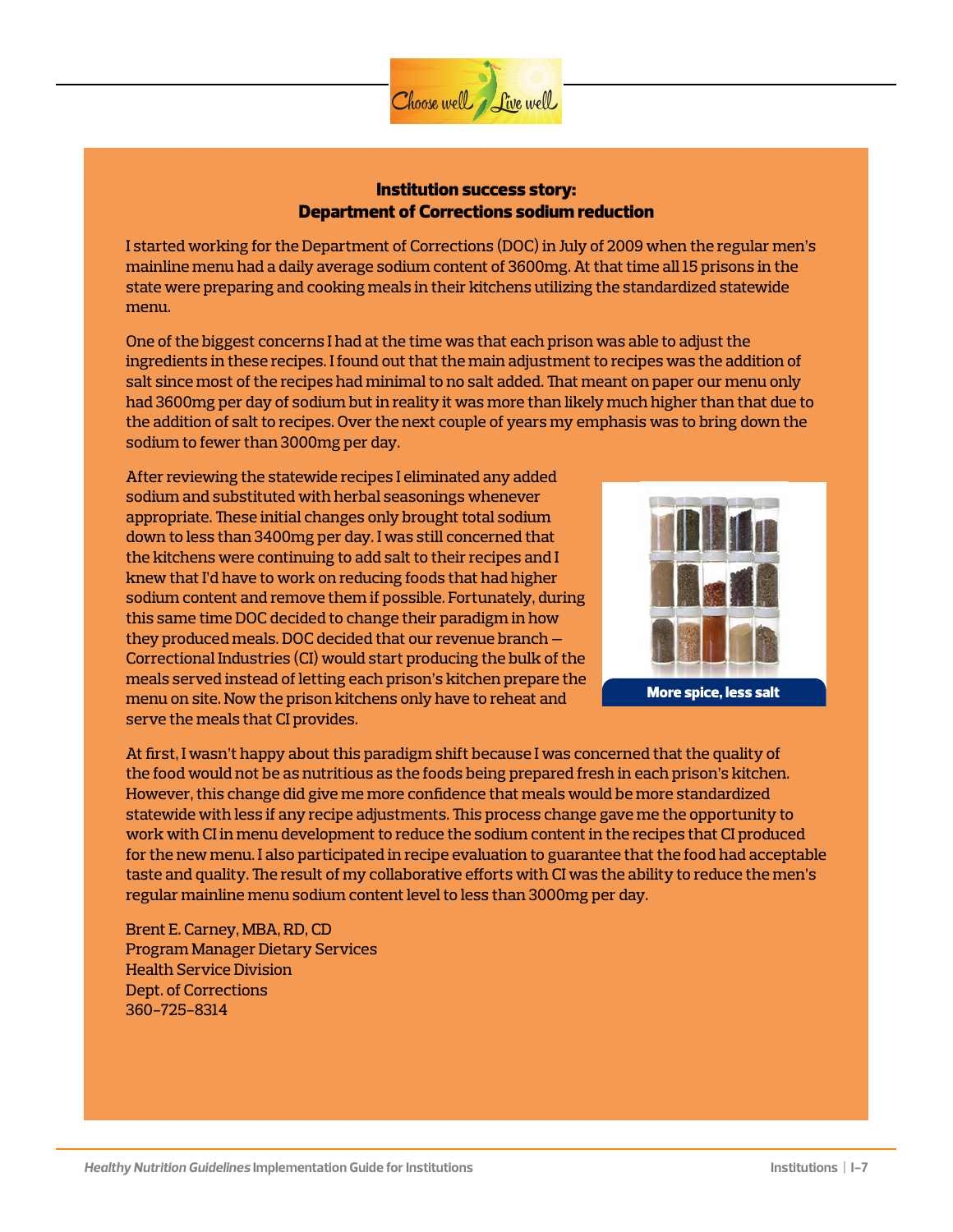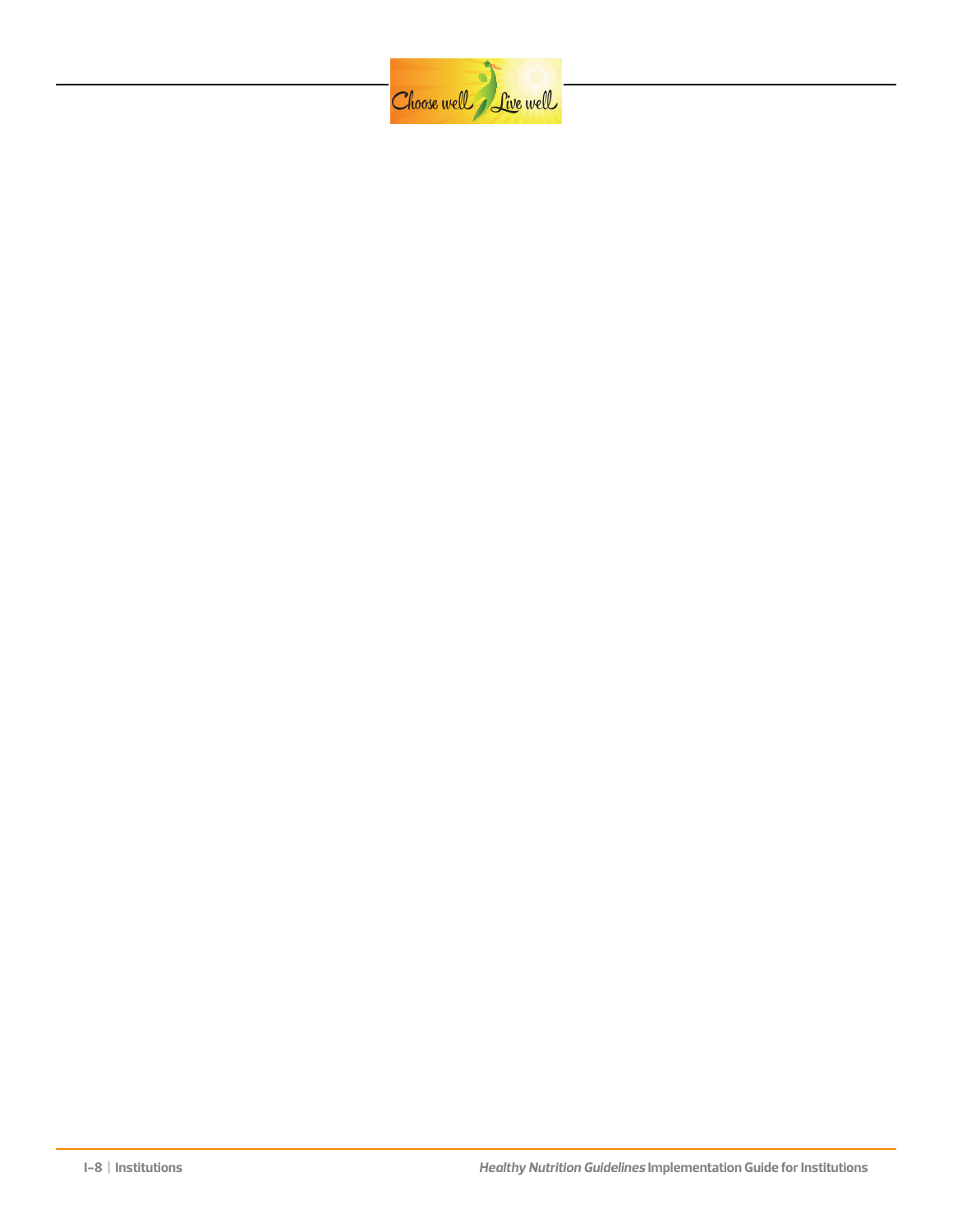

# **Resources**

## Applying for recognition

State executive agencies, worksites and vendors that would like to be recognized for their efforts implementing [Executive Order 13-06:](http://www.governor.wa.gov/office/execorders/documents/13-06.pdf) Improving the Health and Productivity of State Employees and Access to Healthy Foods in State Facilities, can apply for recognition. Other agencies and organizations who voluntarily adopt and implement the *Guidelines*, may also apply for recognition. All forms required to apply for recognition are available at [www.doh.wa.gov/choosewell-livewell](http://www.doh.wa.gov/choosewell-livewell). Questions? Contact us at [choosewell-livewell@doh.wa.gov](mailto:choosewell-livewell%40doh.wa.gov?subject=).

|                                                                                                                                                                                                                                                                                                                                                                  | <b>Criteria</b>                                                                                                                                                                                                                                                                                                                                    | <b>Recognition</b>                                                                                                                                                                                                                                   |
|------------------------------------------------------------------------------------------------------------------------------------------------------------------------------------------------------------------------------------------------------------------------------------------------------------------------------------------------------------------|----------------------------------------------------------------------------------------------------------------------------------------------------------------------------------------------------------------------------------------------------------------------------------------------------------------------------------------------------|------------------------------------------------------------------------------------------------------------------------------------------------------------------------------------------------------------------------------------------------------|
| <b>Agency recognition</b><br>The entire agency based on<br>the level of compliance for all<br>applicable Healthy Nutrition<br>Guidelines in all sites.<br>This applies to:<br>• State executive agencies that<br>are affected by EO 13-06.<br>• Other state agencies that<br>voluntarily adopt the Guidelines.                                                   | • The agency implements the<br>Guidelines in all applicable areas.<br>• The wellness coordinator or other<br>agency representative completes<br>and submits implementation plan<br>checklist.<br>• The wellness coordinator or other<br>agency representative applies for<br>recognition by February 1 for work<br>completed in the previous year. | • An award signed by Secretary John<br>Wiesman and HCA Director Dorothy<br>Teeter.<br>• Announcement of recognition in<br>a press release and posted on the<br>Choose Well-Live Well website.<br>• Permission to use recognition logo on<br>website. |
| <b>Site recognition</b><br>A smaller site within an agency<br>(off-campus locations, individual<br>state buildings) based on the level<br>of compliance for all applicable<br>Guidelines.<br>This applies to:<br>• Worksites of state executive<br>agencies that are affected by<br>EO 13-06.<br>• Other organizations that<br>voluntarily adopt the Guidelines. | • The site implements the Guidelines in<br>applicable areas.<br>• The site completes and submits<br>implementation plan checklist.<br>• The site applies for recognition by<br>February 1 for work completed in the<br>previous year.                                                                                                              | • Permission to use recognition logo.<br>• Announcement of recognition posted<br>on the Choose Well-Live Well<br>website.                                                                                                                            |
| <b>Vendor recognition</b><br>Individual vendors, operators,<br>food services managers, etc.<br>based on their individual level of<br>compliance.                                                                                                                                                                                                                 | • The vendor implements the<br>Guidelines as applicable.<br>• The vendor completes and submits<br>the implementation plan checklist.<br>• The vendor applies for recognition by<br>February 1 for work completed in the<br>previous year.                                                                                                          | • Permission to use recognition logo<br>(on menu, vending machines, etc.).<br>• Announcement of recognition posted<br>on the Choose Well-Live Well<br>website.                                                                                       |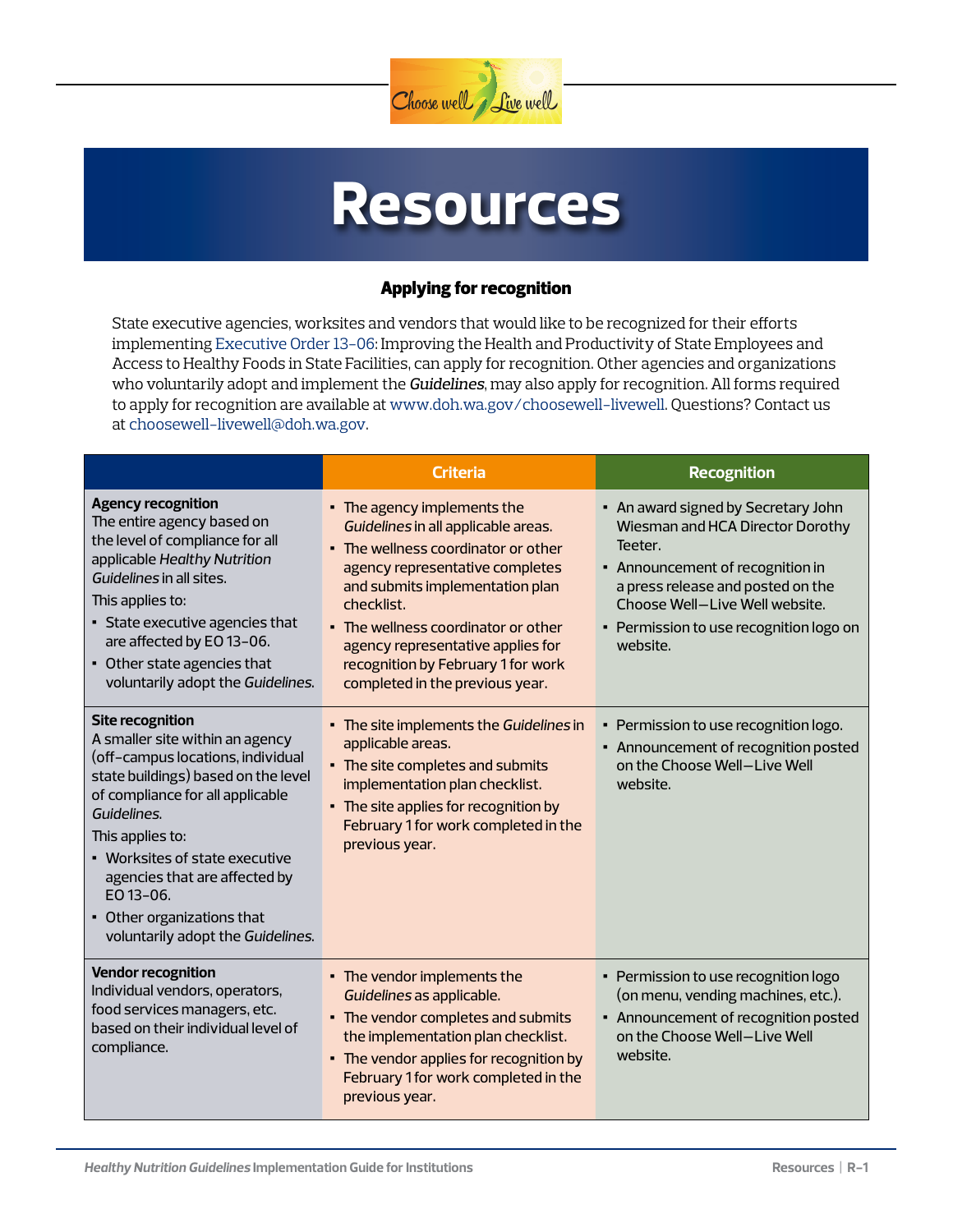

## Glossary

- An **entrée** is considered the main part of a meal. Examples include a sandwich, pizza or burger.
- **Healthier options** are fruits, non-fried vegetables, lean proteins, whole grain rich grains (excluding sweet baked goods), zero- or low-calorie beverages, water, or low-fat or fat-free milk.
- **Large food service venues** offer a large menu of options that are made in-house, such as hot entrées, grill items, salad bars, bakery items, deli stations, etc. A full-service cafeteria or conventional food service operation is an example.
- **Lean meats** are seafood or game meat products that contain less than 10g total fat, 4.5g or less saturated fat, and less than 95mg cholesterol per RACC (reference amount customarily consumed) per 100g.
- **Lower sodium** is 360mg of sodium or less per snack item, 480mg of sodium or less per individual food item as served, or 900mg of sodium or less per meal.
- A **meal** is a more complete offering intended for breakfast, lunch, or dinner that includes two or more items from recommended food groups served in combination. For example, a meal may include a lean meat, vegetable, fruit and whole grain bread.
- **Medium food service venues** typically offer a smaller number of menu options including premade or quick-to-make options, such as soups and sandwiches. Delis, cafés or food service operations with limited on-site preparation facilities are examples
- **No added sugars** FDA-recognized examples include: agave syrup, anhydrous dextrose, brown sugar, brown sugar syrup, confectioner's powdered sugar, corn syrup, corn syrup solids, dextrin, dextrose, evaporated cane choice, fructose, high-fructose corn syrup (HFCS), honey, invert sugar, lactose, malt syrup, maltose, maple syrup, molasses, nectars (peach nectar, pear nectar), pancake syrup, raw sugar, sucrose, sugar, white granulated sugar.

Added sugars not recognized by the FDA include: cane juice, crystal dextrose, evaporated corn sweetener, fruit-juice concentrate, fruit nectar, glucose, liquid fructose, sugar cane juice.

- **Small food service venues** offer only pre-made and pre-packaged options and the food is prepared off-site and brought in to the food service location. A grab-and-go venue is an example.
- **Sugar-sweetened beverages** include sodas, fruit drinks, sport drinks, iced teas and coffee drinks that contain added caloric sweeteners. These do not include low-fat or fat-free milk.
- **Whole grain rich** foods have at least 50% of the grain ingredients as whole grain. This can be determined by the product listing a whole grain as the first ingredient, from the manufacturer, or if the product has a whole grain stamp. Brown rice, whole grain rolls, corn tortillas, whole grain pasta, oatmeal or whole grain cereal are examples. Items which bear a whole grain stamp are whole grain rich.
- **Zero- or low-calorie beverages** include water and other beverages with no more than 25 calories per cup or container as offered for sale.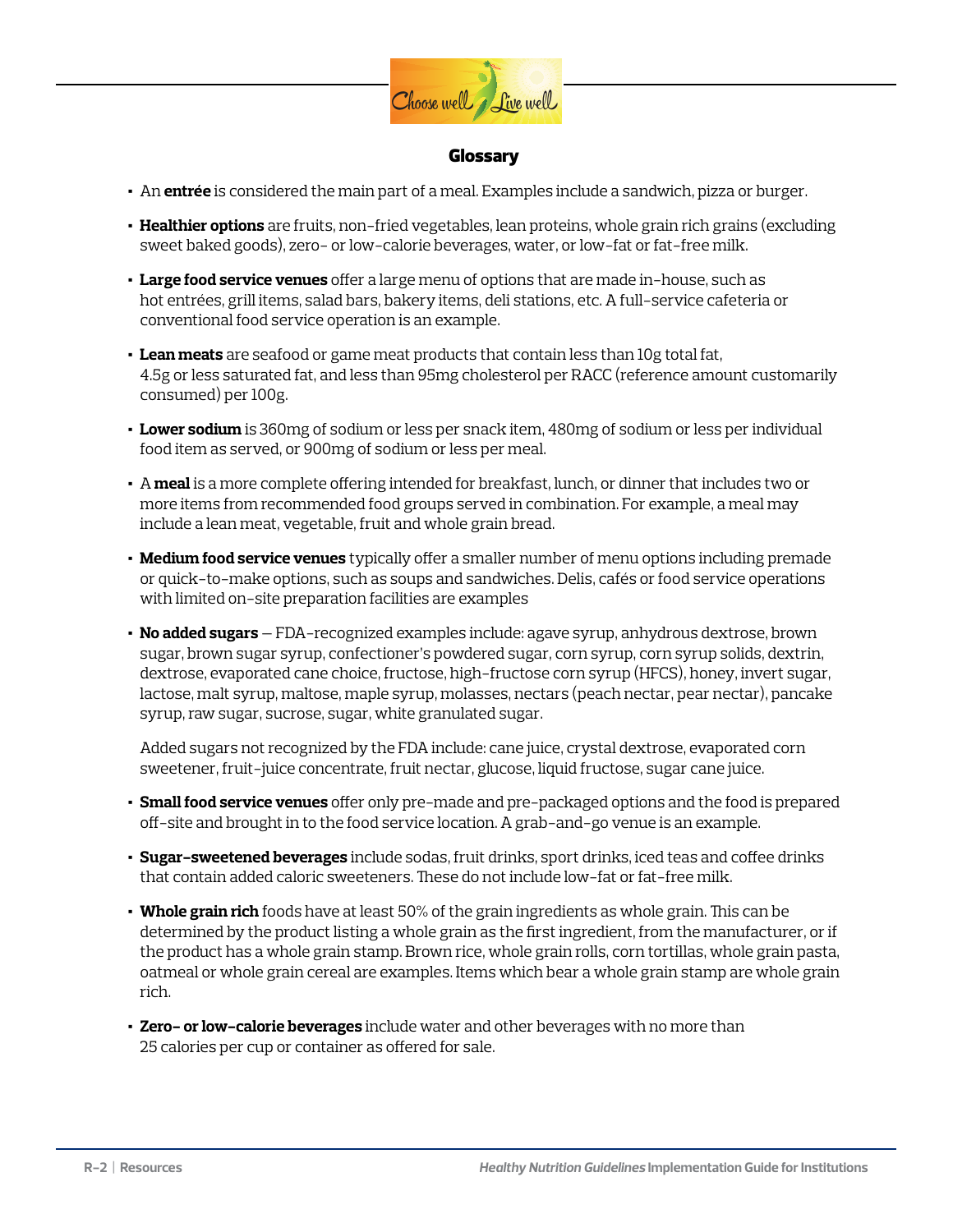

## Why is sodium an issue?

The average American eats too much sodium. Eating too much sodium raises blood pressure. High blood pressure can lead to heart disease and stroke, which are the nation's first and third leading causes of death. Ninety percent of the sodium we eat is in the form of salt. More than 75% of this sodium comes from pre-packaged foods and restaurant meals.

The *Dietary Guidelines for Americans 2010* recommend that people consume no more than 2300mg of sodium a day — about 1 teaspoon of salt. People with high blood pressure, diabetes, or kidney disease, people 51 or older or African Americans of any age, should consume no more than 1500mg of sodium a day about 2/3 teaspoon of salt.



Stay away from the salt shaker

All of the *Healthy Nutrition Guidelines* include a lower sodium component. This section includes some additional information and tips to reduce sodium.

## **Surprisingly salty**

#### **Dairy products**

• Choose cheeses with less than 200mg of sodium per serving.

## **Cold breakfast cereals and instant hot cereal**

• Choose cereals with 200mg or less of sodium per serving.

#### **Bread**

• Choose breads with 200mg sodium or less per slice and consider eating or serving half sandwiches. Don't eat or serve bread with other high-sodium foods.

### **Condiments**

• Choose condiments in portion-controlled containers, with no more than 75mg sodium per serving.



Start with fresh, whole foods

**General tips for reducing sodium** 

- Avoid processed products whenever possible. If this is not an option, read labels to find the lowest sodium versions.
- Select whole foods, such as fruits, vegetables, lower-sodium dairy products, whole grains, dry and fresh beans and peas, unsalted nuts, eggs, and minimally processed meats whenever possible.
- Avoid pickled and brined foods, and read labels to limit portions when offering olives.
- Let your manufacturers and suppliers know that you are interested in lower sodium products.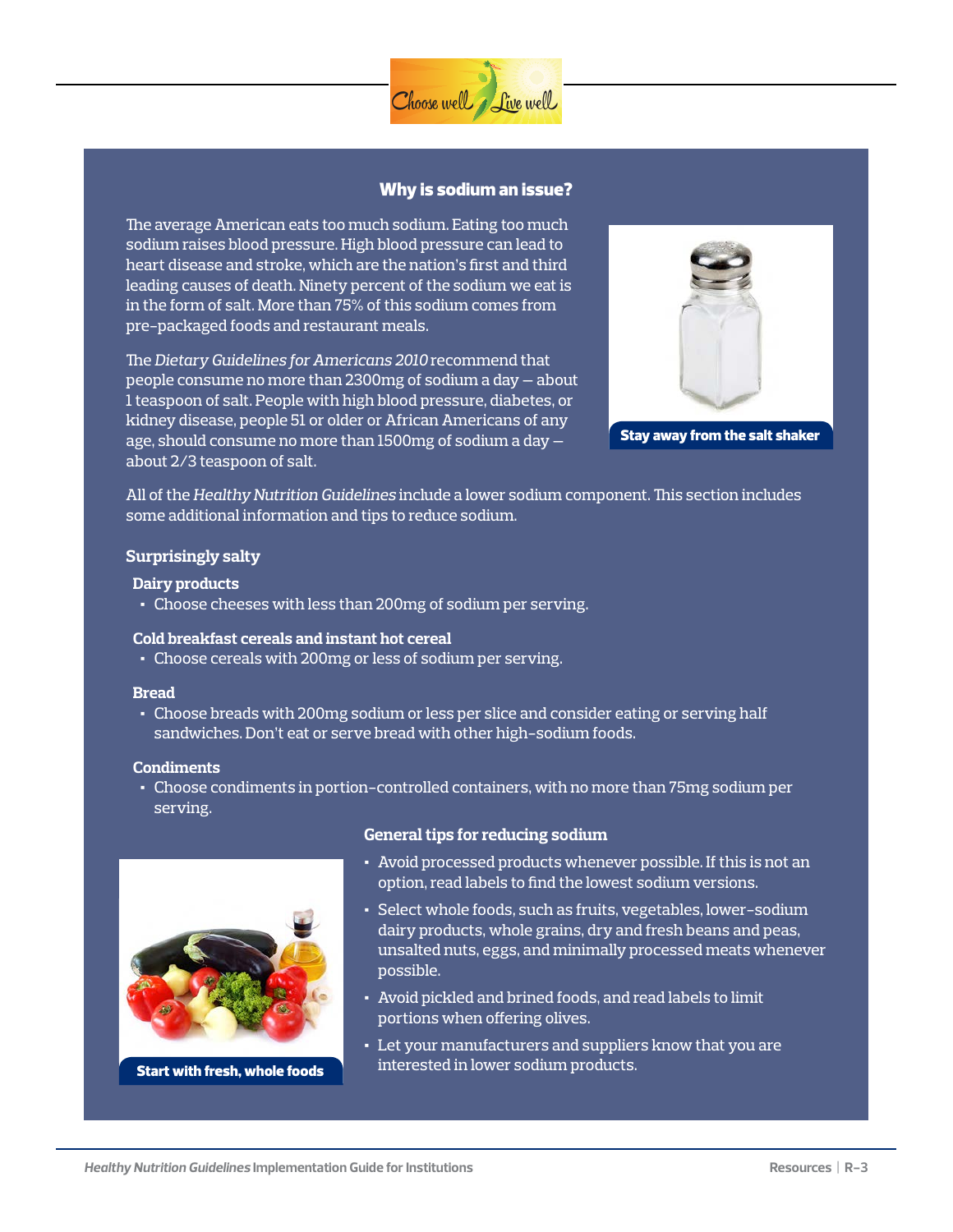



Make low-sodium dressings

## **Tips for delicious and healthy low-sodium cooking**

- When making salad dressings, soups, sauces or marinades, use no more than 3/4 teaspoon of salt or 2 tablespoons of soy sauce in every 10-portion batch.
- Try using intensely flavored herbs, spices, low-sodium liquids, and salt-free seasonings, such as vinegar, lemon juice, wine and fruit juices.
- Drain the liquid from and rinse canned foods.
- Use oil or unsalted butter instead of salted butter when possible.
- Be aware that baking soda, baking powder, monosodium glutamate (MSG), disodium phosphate, sodium alginate, sodium nitrate and nitrite all contain sodium.
- Roasted, grilled, broiled, baked, poached or steamed meats and fish are much lower in sodium than salted, cured, deli or smoked meats and fish.
- Make sauces, dressings, soups and condiments from scratch if possible, and serve dressings, sauces, and condiments on the side.
- Be creative by adding low-sodium whole foods to processed products. For example, add diced fresh tomatoes or canned tomatoes with no salt added to canned tomato sauce or dilute lowsodium soy sauce with vinegar at a 1:1 ratio.

### **Tips for choosing low-sodium options**

- Choose packaged products with no more than 10% of daily value of sodium per serving listed on their food label.
- Choose fresh vegetables rather than canned. If purchasing frozen vegetables, read the label to make sure they do not contain salt.
- Ask your caterer to prepare soups, salad dressings, dips, and meat marinades from scratch to control sodium content.
- Choose lower sodium dairy products in 1-ounce serving sizes, and freshly roasted and cooked meats and fish rather than salted, cured, deli or smoked meats and fish.

### **Resources**

- For tips on reading labels, visit the U.S. Food and Drug Administration [www.fda.gov](http://www.fda.gov) — and search for "nutrition labeling."
- For more information on sodium, visit the American Heart Association [www.heart.org](http://www.heart.org) — and search for "salt habit."
- For more strategies to reduce salt in your menu, visit Nation's Restaurant News [www.nrn.com](http://www.nrn.com) — and search for "low-sodium recipes."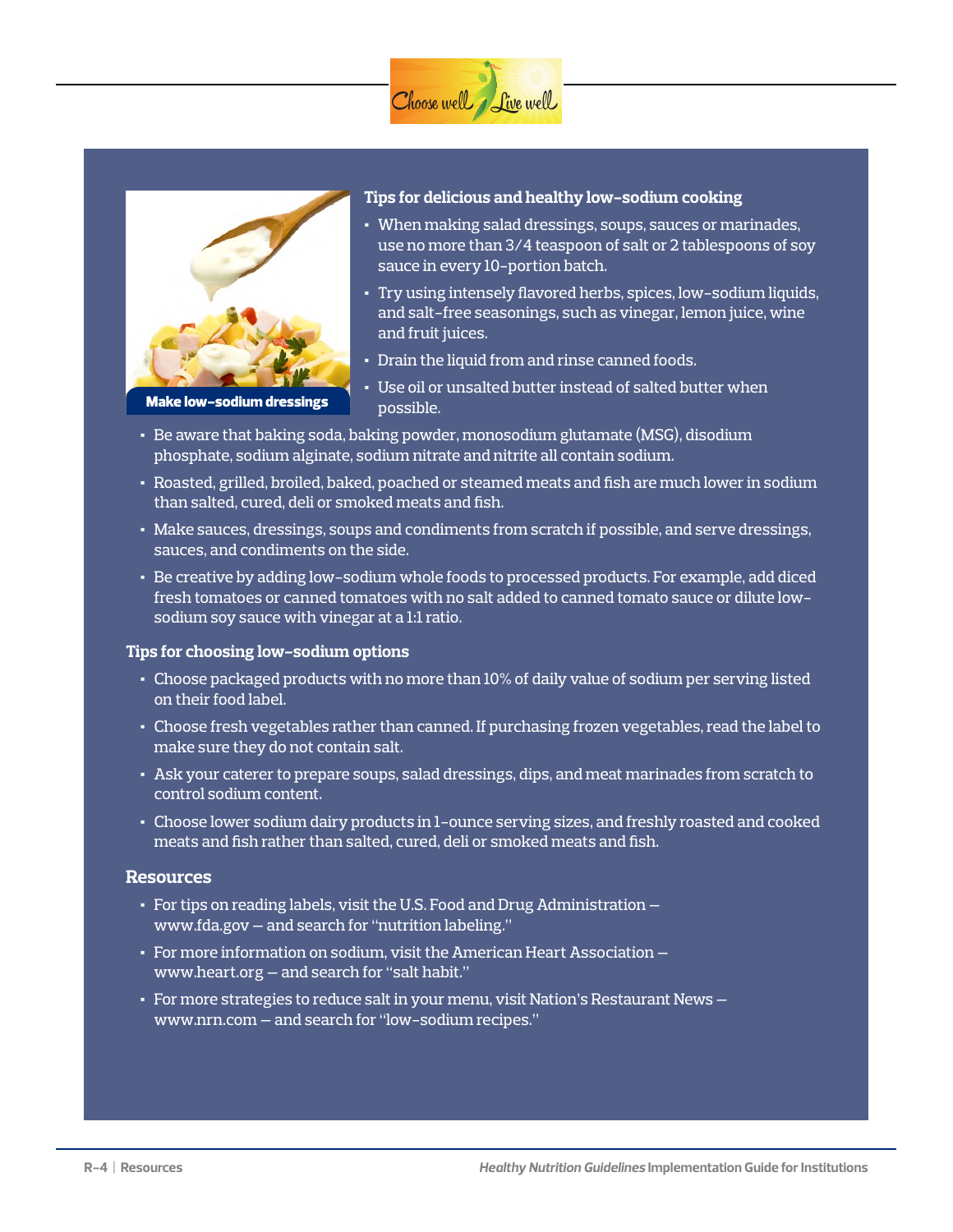## Recommended foods and beverages

| <b>Beverages</b>   | <b>Recommended</b>                                                                                                                                                                                                                                         | <b>Not Recommended</b>                                                                                                                                                              |
|--------------------|------------------------------------------------------------------------------------------------------------------------------------------------------------------------------------------------------------------------------------------------------------|-------------------------------------------------------------------------------------------------------------------------------------------------------------------------------------|
| Coffee             | Served with non-fat (skim) or low-fat (1%) milk                                                                                                                                                                                                            | Served with half and half                                                                                                                                                           |
| Juice drinks       | 100% fruit or vegetable juice                                                                                                                                                                                                                              | Fruit or vegetable drinks (including<br>full-sodium tomato juice) and "ades"                                                                                                        |
| <b>Milk</b>        | Non-fat or low-fat (1%) milk, enriched low-fat soy                                                                                                                                                                                                         | Reduced-fat (2%) or whole milk                                                                                                                                                      |
| Soft drinks        | Diet soft drinks or reduced calorie sports drinks                                                                                                                                                                                                          | Full calorie soda, sports drinks                                                                                                                                                    |
| Tea                | Unsweetened iced tea with lemon slices or hot tea                                                                                                                                                                                                          | Sweetened iced tea                                                                                                                                                                  |
| Water              | Provide as an option at every meal                                                                                                                                                                                                                         | Flavored waters with more than 5g of<br>sugar per serving                                                                                                                           |
| <b>Foods</b>       | <b>Recommended</b>                                                                                                                                                                                                                                         | <b>Not Recommended</b>                                                                                                                                                              |
| <b>Bagel</b>       | $2\frac{1}{2}$ " - 3 $\frac{1}{2}$ " size or cut in half; whole wheat, whole grain,<br>rye or pumpernickel                                                                                                                                                 | Greater than $3\frac{1}{2}$ "; "salt" bagels                                                                                                                                        |
| <b>Baked goods</b> | Small slices of quick bread (pumpkin, oatmeal, banana);<br>lower fat, lower sugar granola bars or small muffins;<br>whole grain pancakes less than 4" made from scratch;<br>no trans-fats or partially hydrogenated oils                                   | Doughnuts, sweet rolls, pastries,<br>large muffins                                                                                                                                  |
| <b>Bread</b>       | Whole wheat, good source of fiber, whole grain, rye or<br>pumpernickel; 200mg or less of sodium per slice                                                                                                                                                  | White, "wheat"                                                                                                                                                                      |
| Cereal             | Whole grain, good source of fiber, lightly sweetened or<br>unsweetened cereal (low-fat granola, oatmeal), non-<br>instant oatmeal; less than 200mg sodium per serving                                                                                      | Highly sweetened, low fiber, instant<br>oatmeal                                                                                                                                     |
| Cheese             | Low- or reduced-fat cheeses (part skim mozzarella,<br>skim ricotta, reduced calorie Cheddar); low-sodium<br>cheeses (American, Colby, Cheddar, Swiss, other<br>products labeled "low-sodium")                                                              | Large slices or cubes, processed<br>cheese unless labeled "low-sodium,"<br>higher sodium cheeses such as bleu,<br>Roquefort, Edam, feta, Gorgonzola,<br>Romano, Parmesan, Provolone |
| Chips              | Baked chips, pretzels, whole grain chips                                                                                                                                                                                                                   | Full-fat chips                                                                                                                                                                      |
| Condiments         | Ketchup, mustard or low-fat mayonnaise, low-sodium<br>soy sauce in 1 tsp portions, lemon juice, vinegar,<br>homemade salsa, guacamole, no or low-sodium<br>seasoned salts                                                                                  | Regular soy sauce, tartar sauce,<br>teriyaki sauce, steak sauce, full-<br>sodium seasoned salts, barbeque<br>sauce                                                                  |
| <b>Crackers</b>    | Low- or reduced-fat, whole grain, brown rice, whole<br>wheat; sodium below 150mg per serving                                                                                                                                                               | Full-fat, not labeled "whole grain;"<br>sodium above 150mg per serving                                                                                                              |
| <b>Desserts</b>    | Lower fat, lower calorie desserts (fresh fruit, low-fat ice<br>cream, low-fat frozen yogurt, sherbet, sorbet, yogurt<br>parfait with fruit and low-fat granola); small slices<br>(2") low-fat cake (angel food cake with fruit and light<br>whipped cream) | High-fat, high-calorie desserts (ice<br>cream, cheese cake, pie, cream puffs,<br>large slices of cake)                                                                              |
| <b>Dips</b>        | Salsa, low-fat cottage cheese, hummus, reduced- or<br>low-fat salad dressing, dips from low-fat mayonnaise,<br>low-fat sour cream, reduced-fat cream cheese                                                                                                | Dips made from mayonnaise, full-fat<br>sour cream, cream cheese, cream<br>sauce                                                                                                     |
| English muffin     | Whole wheat English muffin                                                                                                                                                                                                                                 | White English muffin                                                                                                                                                                |
| Fruit              | Fresh, dried, canned in juice, frozen                                                                                                                                                                                                                      | Sweetened, canned in syrup                                                                                                                                                          |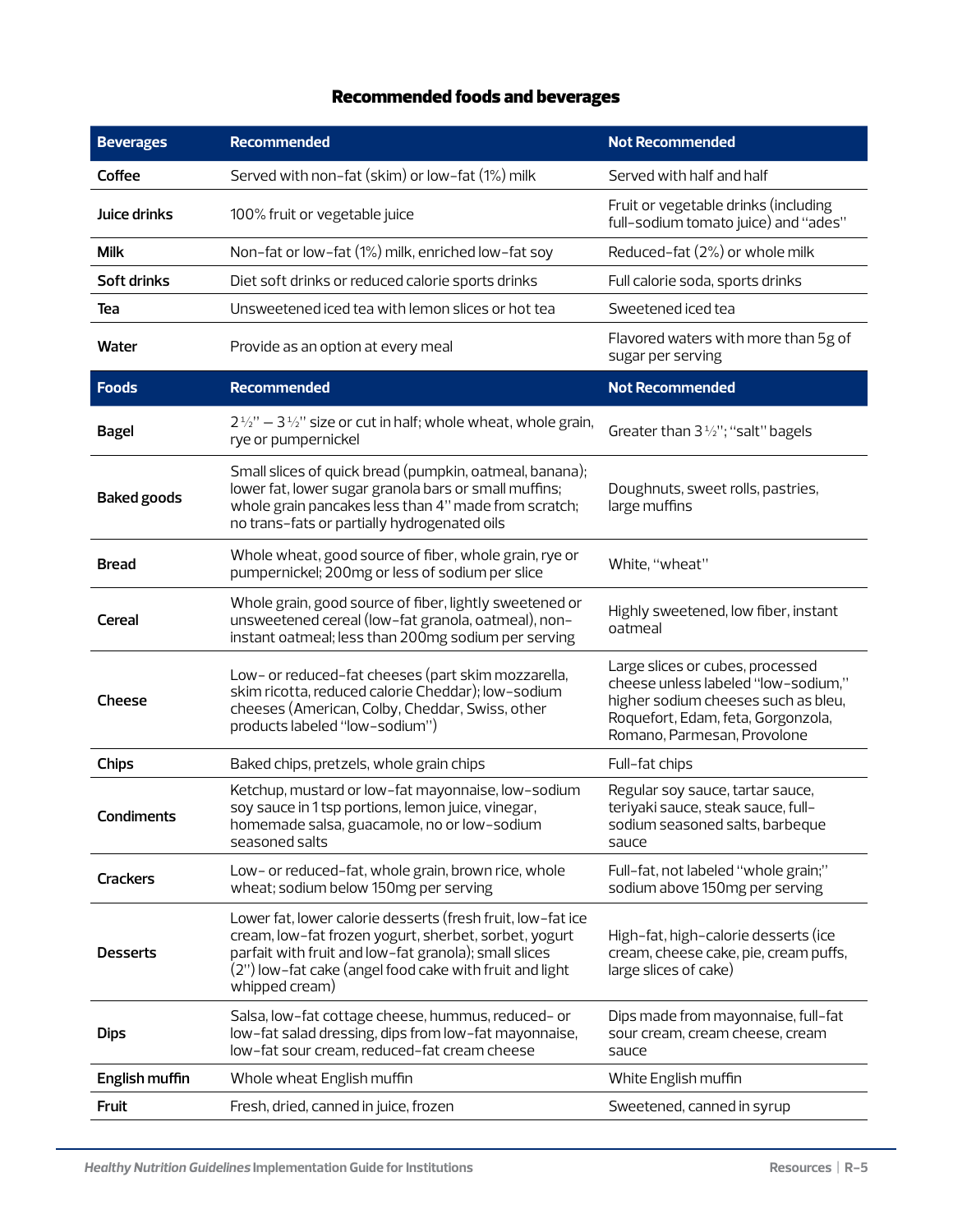| <b>Foods</b>                     | <b>Recommended</b>                                                                                                                                                                                                                           | <b>Not Recommended</b>                                                                                                                          |
|----------------------------------|----------------------------------------------------------------------------------------------------------------------------------------------------------------------------------------------------------------------------------------------|-------------------------------------------------------------------------------------------------------------------------------------------------|
| Meatballs                        | Made with lean meat or turkey, served in broth or<br>vegetable based sauce                                                                                                                                                                   | Made with high-fat meat, served in<br>gravy or high-fat, high-sodium sauces                                                                     |
| Meat                             | Healthy cooking methods (grilled, broiled, baked,<br>poached, steamed, roasted), lean meats (poultry<br>without skin, fish, lean beef)                                                                                                       | Unhealthy cooking methods (fried,<br>cured, smoked, brined), high-fat meats<br>(poultry with skin, bacon, sausage,<br>high-fat cold cuts)       |
| Pasta salad                      | Whole wheat pasta made with reduced- or low-fat<br>mayonnaise or mayonnaise cut with sour cream, low-<br>sodium oil and vinegar based dressing, freshly made<br>dressing                                                                     | Made with mayonnaise or a cream<br>based dressing, with high-sodium<br>and commercially prepared dressings<br>unless "low-sodium"               |
| Pizza                            | Made with thin, whole wheat crust, topped with tomato<br>sauce, thin layer of part skim mozzarella cheese, and<br>vegetables, 450mg of sodium or less per serving                                                                            | Made with thick crust, with high-fat<br>cheese, pepperoni, Italian sausage<br>or other high-fat meats, more than<br>450mg of sodium per serving |
| Popcorn                          | Reduced- or low-fat or "lite"                                                                                                                                                                                                                | Buttered, salted                                                                                                                                |
| Potatoes                         | Baked and served with low-fat sour cream and<br>vegetable toppings                                                                                                                                                                           | Baked and served with butter, sour<br>cream, bacon bits                                                                                         |
| Rolls                            | Whole grain rolls; 200mg of sodium or less per roll                                                                                                                                                                                          | Croissants, white rolls                                                                                                                         |
| Salad dressing                   | Served on the side, low-fat or fat-free, freshly made<br>with low-sodium ingredients, oil and vinegar                                                                                                                                        | Full-fat and high-sodium served on<br>the salad                                                                                                 |
| Salad toppings<br>(non-dressing) | Fresh fruits and vegetables, dried fruits, unsalted nuts<br>and seeds, hardboiled eggs, low-sodium or rinsed<br>beans, canned fruit in juice, canned vegetables with<br>lower sodium, cooked vegetables                                      | Bacon bits, pre-prepared croutons,<br>cheese containing more than 200mg<br>of sodium per 1 oz serving (see<br>"cheese" for recommendations)     |
| Sandwich bread                   | Good source of fiber, whole wheat, whole grain, rye or<br>pumpernickel; 200mg or less of sodium per slice                                                                                                                                    | Croissants, white bread, wheat bread<br>that does not say "whole wheat"                                                                         |
| Sauces                           | Homemade, cut high-sodium sauces with fresh and<br>low-sodium products; sodium lower than 200mg per<br>serving                                                                                                                               | Cream-based; sodium greater than<br>200mg per serving                                                                                           |
| Seafood                          | Healthy cooking methods (broiled, grilled, steamed,<br>baked, poached), served with reduced- or low-fat and<br>low-sodium cocktail sauce in 1 tsp servings, fish packed<br>in water, canned fish with 290mg of sodium or less per<br>serving | Unhealthy cooking methods (deep<br>fried, brined), served in high-fat, high-<br>sodium sauces, fish packed in oil                               |
| Soups                            | Made with lower sodium broth, lower sodium boullion<br>cubes, vegetable puree or skim milk, vegetables and<br>meat                                                                                                                           | Made with cream or half and half, only<br>meat; sodium exceeds 300mg per<br>serving                                                             |
| <b>Spreads</b>                   | No trans-fats, light margarine, reduced- or low-fat<br>cream cheese, spreadable fruit, jam, nut butters                                                                                                                                      | Butter, cream cheese, spreadable<br>cheese                                                                                                      |
| <b>Sweets</b>                    | Fresh fruit with low-fat yogurt dip, small cookies, half or<br>small muffins, small hard candies or dark chocolate                                                                                                                           | Large cookies, muffins                                                                                                                          |
| Vegetables<br>(cooked)           | Healthy cooking methods (steamed, grilled, baked),<br>marinated in oil, vinegar and spices                                                                                                                                                   | Unhealthy cooking methods (fried,<br>heavily salted), served in cream sauce<br>or butter                                                        |
| Vegetables<br>(uncooked)         | Fresh cut and served with low-fat, lower sodium<br>dressing, salsa, or hummus, canned with no salt added                                                                                                                                     | Served with high-fat and high-sodium<br>dip, canned with salt                                                                                   |
| Yogurt                           | Light yogurt (low-fat or low-calorie), plain unsweetened<br>with fruit and sweetener on the side                                                                                                                                             | Full-fat, high-calorie                                                                                                                          |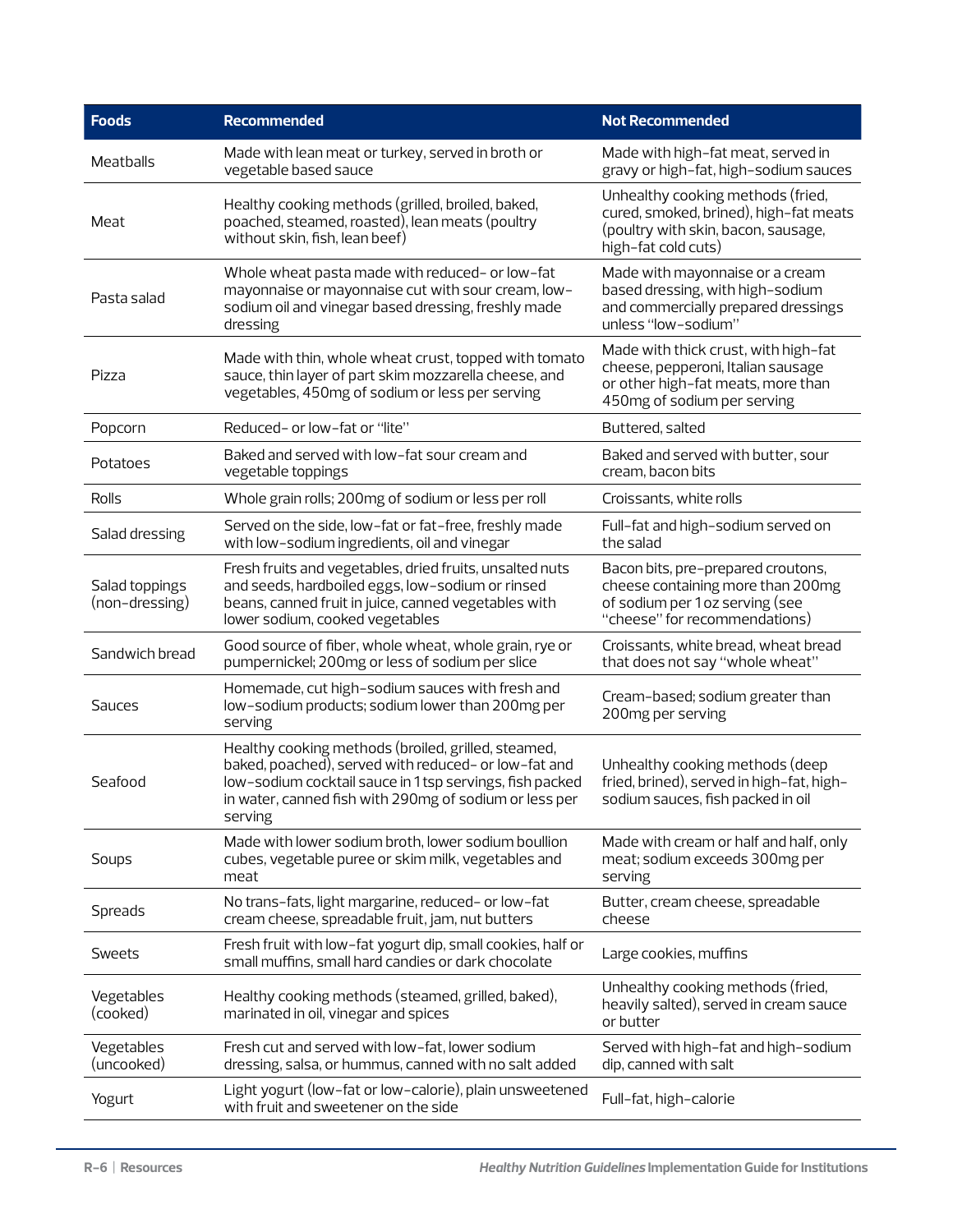

## Sample meals that meet the Guidelines

*Prepare recipes with less sodium, and choose pre-made products with no or low-sodium content.*

## **Breakfast**

- **Low-fat breakfast burrito bar:** Whole wheat flour or corn tortillas (low-fat), scrambled eggs, sautéed onions and peppers, fresh tomatoes, homemade salsa. Serve with fresh fruit tray.
- **Oatmeal bar:** Oatmeal with cinnamon, skim milk, raisins, almonds. Serve with assorted seasonal fruits.
- **Frittata:** Mushroom and spinach frittata. Serve with whole grain English muffin with jam and unsalted butter or trans-fat free margarine on the side, fresh cantaloupe wedge with purple grapes.

## **Light Refreshments**

- Fresh fruit skewers or tray with low-fat yogurt dip.
- Raw vegetables with hummus dip and low-fat ranch.
- Individually packaged servings of baby carrots.
- Light popcorn and unsalted nuts.
- Low-fat granola bars and fresh fruit.
- Whole grain English muffins with peanut butter, low-fat cream cheese or hummus. Serve with whole fresh fruit or vegetables.
- Unsalted almonds with dried cranberries or craisins.
- Fresh pear slices with mozzarella and Swiss cheese slices.
- Trail mix made of dried fruit, roasted unsalted nuts and seeds.
- Parfait made with low-fat granola, low-fat yogurt and fruit slices.
- Quick bread (banana, pumpkin) in small slices. Serve with fruit spread, margarine (no trans-fats), hardboiled egg or whole fresh fruit.
- Fruit for dessert.

## **Lunch and Dinner**

### **Boxed lunch examples**

- **Chicken taco salad:** Grilled skinless chicken breast, lettuce, tomato, bell pepper, onion, homemade salsa, smashed avocado, low-fat sour cream. Serve with baked tortilla chips, fresh fruit, small cookie.
- **Boxed salad:** Leaf lettuce, sliced tomato, hardboiled egg, fresh raspberries, kidney and garbanzo beans, chopped spinach, diced red onion, shredded carrots, sliced mushrooms, roasted beets and sliced cucumber with low-fat dressing on the side. Serve with fresh fruit, whole grain roll, and unsalted almonds and sunflower seeds.
- **Grilled or roasted chicken sandwich:** Whole wheat or rye bread, lean roasted or grilled chicken breast, lettuce, tomato, avocado slices, mustard and low-fat mayonnaise on the side. Serve with baby carrots and fresh fruit.



Vegetarian wrap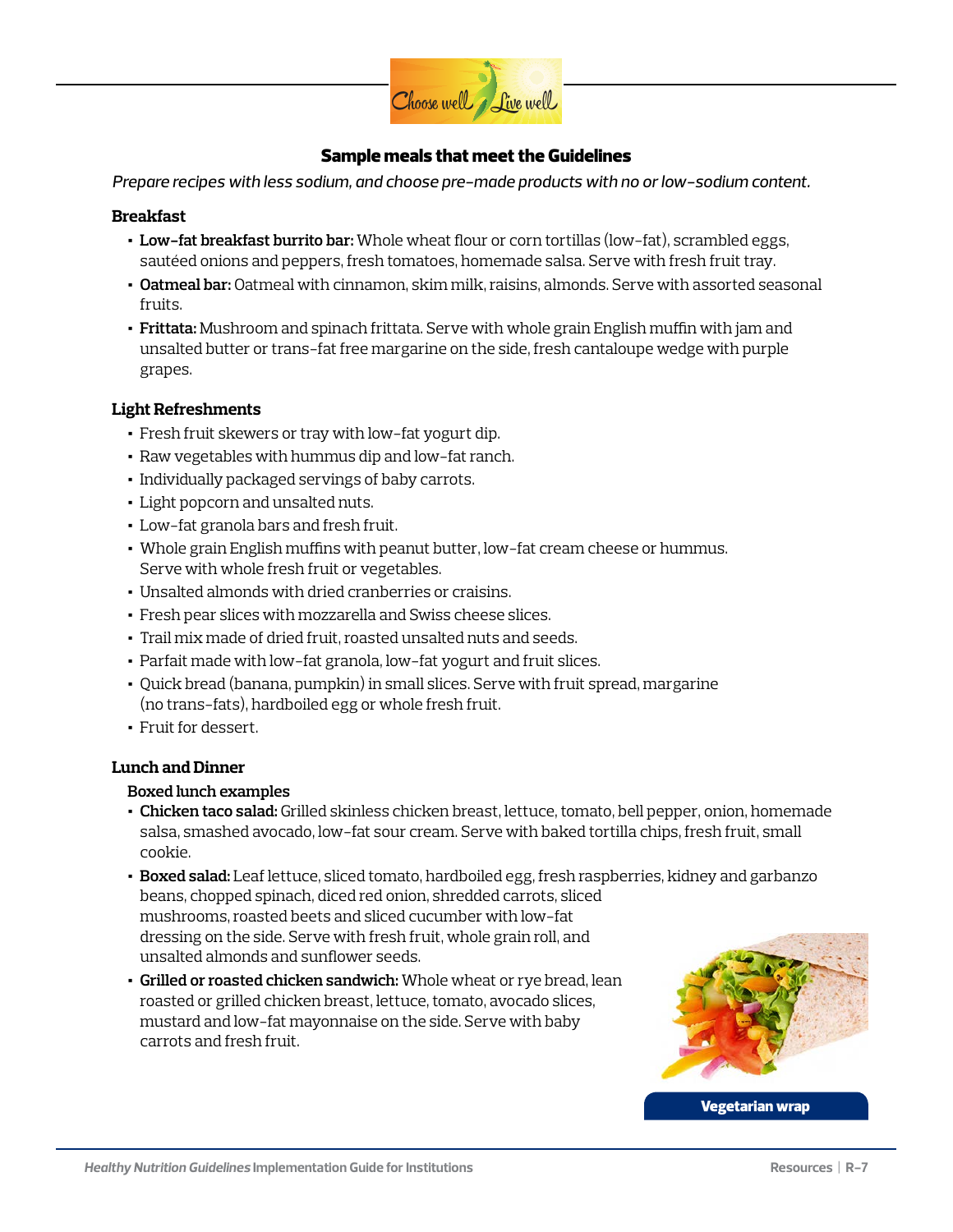

- **Roasted vegetable and mozzarella wrap (vegetarian):** Marinated, roasted and chilled eggplant, red and yellow peppers, red onion, zucchini with part skim mozzarella cheese in a whole wheat wrap. Serve with unsalted nuts, cookie, whole fruit.
- **Hummus and pita (vegetarian):** Garbanzo bean spread, mozzarella cheese, tomato, onions, smashed avocado, lettuce on whole wheat pita bread. Serve with small salad, light salad dressing, whole fruit, small cookie.
- **Roasted vegetable wrap (vegetarian and vegan):** Marinated and roasted eggplant, red and yellow pepper, red onion, zucchini in a whole wheat wrap. Serve with unsalted nuts, dark chocolate square, whole fruit.

## **Buffet lunch and dinner examples**

- **Deconstructed burrito bar:** Grilled skinless chicken or lean pulled pork with vegetarian black beans, sautéed onions and peppers, steamed corn, low-fat cheddar cheese, brown rice, homemade salsa, smashed avocado, tomatoes, leaf lettuce. Serve with side salad with low-fat dressing, sorbet with berries.
- **Meat and potatoes buffet:** Baked or grilled fish, skinless chicken, beef, or pork (3–5 oz. portion) of with choice of oven-baked herbed potatoes or herbed wild rice, steamed mixed vegetables. Serve with green salad with low-fat dressing on the side, baked apples with vanilla low-fat frozen yogurt.
- **Pasta bar:** Whole wheat pasta with marinara sauce, sautéed vegetables, grilled skinless chicken. Serve with spinach salad with dried cranberries and chickpeas, low-fat dressing on the side, angel food cake with berries.
- **Potato bar:** Baked potatoes with low-fat sour cream, broccoli, low-fat cheddar cheese, green onions. Serve with choice of turkey chili or vegetarian chili, green salad with low-fat dressing on the side, low-fat fruit crisp.
- **Soup and salad buffet:** Leaf lettuce, tomatoes, mushrooms, roasted beets, unsalted nuts and seeds, sliced red onions, baby spinach, garbanzo beans, hardboiled egg slices, fresh fruit. Serve with soups made with broth or skim milk (not cream) and low-fat yogurt parfait.
- **Stir-fry:** Choice of skinless chicken breast or tofu with stir-fried vegetables, steamed brown rice, cabbage salad with low-fat dressing. Serve with fresh fruit, fortune cookie.

### **Plated lunch and dinner examples**

- **Baked salmon fillet:** Fillet of salmon with lemon dill sauce. Serve with baby green salad with choice of low-fat dressings on table, smashed red potatoes, steamed vegetables and low-fat chocolate pudding with berries.
- **Red beans and rice:** Spiced red beans and brown rice with smashed avocado, sautéed seasonal vegetables. Serve with seasonal fruit and citrus sorbet.
- **Pineapple chicken:** Skinless chicken breast (3–5 oz. portion) in pineapple, garlic, celery seed, and tarragon marinade, whole grain pasta with sautéed vegetables, garden salad with oil-and-vinegar dressing. Serve with sorbet and fresh seasonal fruit.
- **Portobello mushroom entrée (vegetarian and vegan):** Marinated and grilled Portobello mushroom filled with polenta, grilled vegetables and fresh herbs. Serve with roasted mushroom tomato ragout, fresh fruit.
- **Grilled tempeh and pasta entrée (vegetarian and vegan):** Grilled fermented soy bean cake with sautéed zucchini and vegetables in a light tomato sauce served over pasta. Serve with fresh fruit.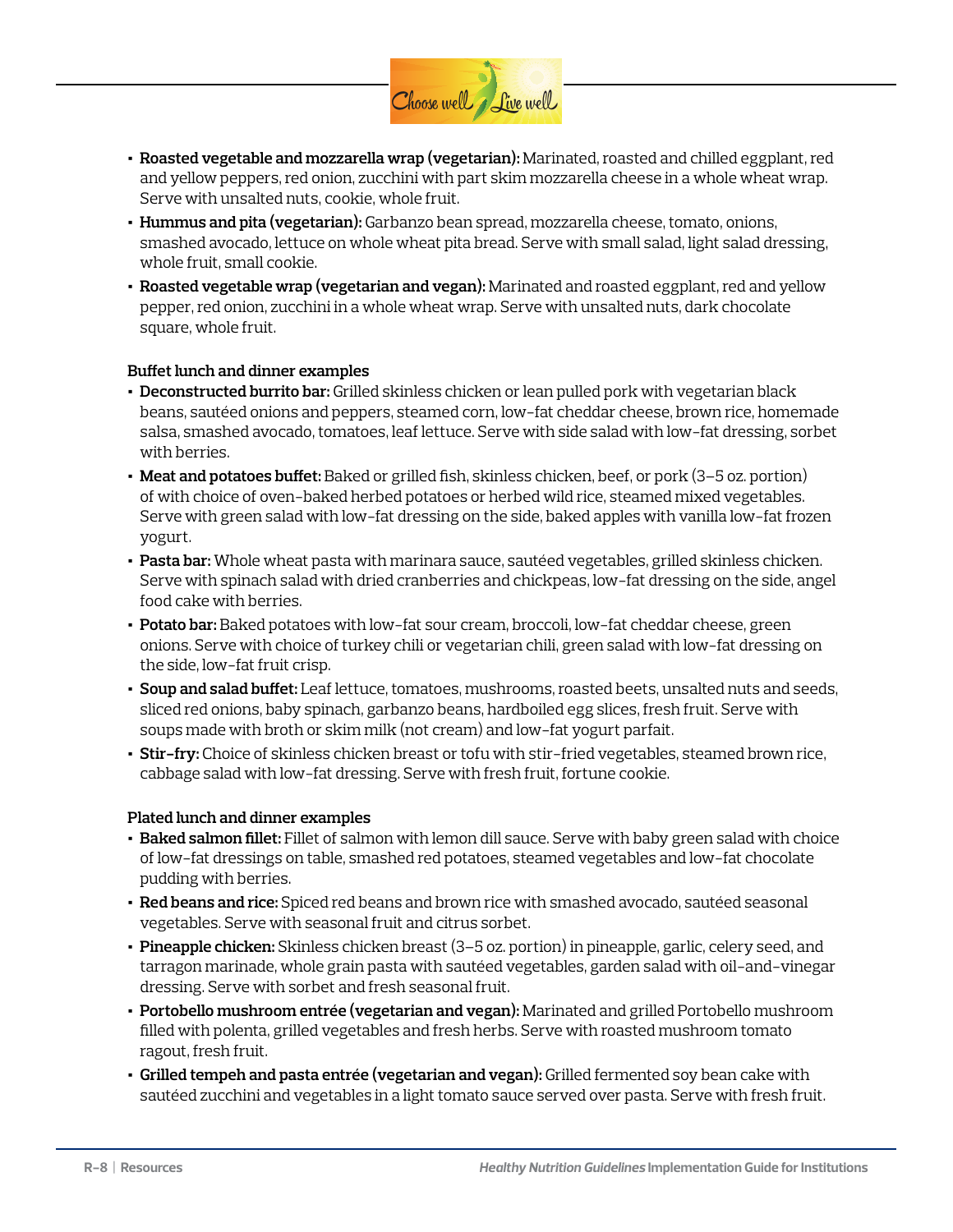

## Special dietary needs

## **Vegetarian diet: Free of meat and meat products**

## **Avoid serving meat products**

- Beef, chicken, pork, other meats
- Seafood
- Broth made from animal stock

## **Meat replacements for the vegetarian diet**

- Dry beans such as kidney, black, garbanzo, lentils
- Soy products such as tempeh and tofu
- Nuts and seeds
- Low-sodium broth made from vegetable stock
- Low-sodium dairy products
- Eggs

## **Vegan diet: Free of animal products**

## **Avoid serving animal products**

- Beef, chicken, pork, other meats
- Seafood
- Dairy products
- Eggs
- Honey
- Animal gelatin
- Broth made from animal stock

## **Meat replacements for the vegan diet**

- Beans such as kidney, black, garbanzo, lentils
- Soy products such as tempeh and tofu
- Unsalted nuts and seeds
- Low-sodium broth made from vegetable stock

## **Dairy-free diet: Free of dairy foods or foods derived from dairy products**

- **Avoid sources of dairy** 
	- Milk in any form
	- Cheese in any form
	- Cottage cheese, cream cheese, sour cream
	- Yogurt, frozen yogurt, sherbet
	- Ice cream and ice milk
	- Half and half, whipping cream, coffee cream
	- Pudding, custard
	- Butter, including artificial butter flavor
	- Ghee
	- Margarine (unless labeled "dairy free" or Kosher)
	- Casein and caseinates
	- Whey
	- Rennet
	- Lactose and lactulose
	- Lactalbumin and lactoglobulin
	- Curd



Baked kale chips as a snack



Dry beans as an ingredient

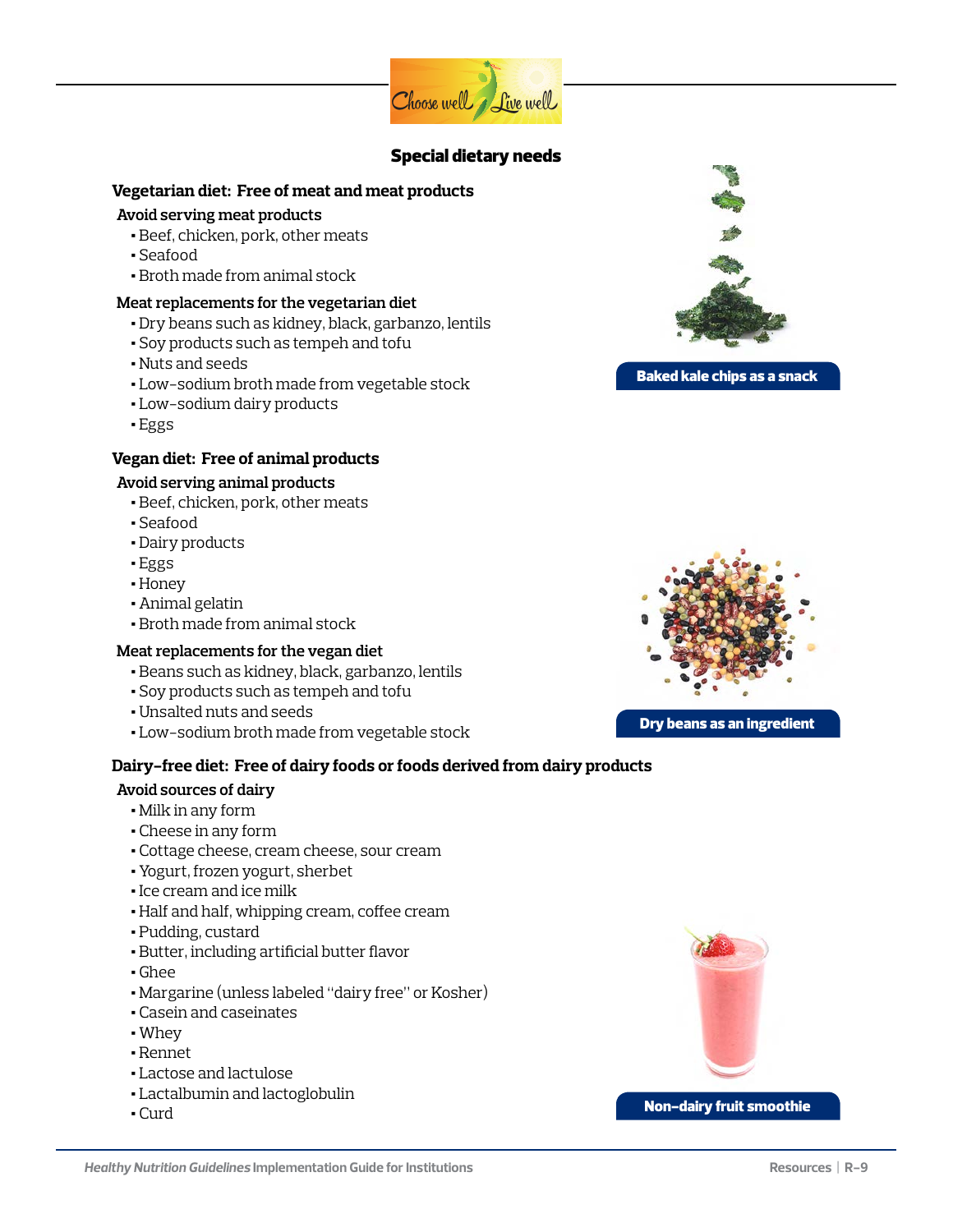

## **Replacements for dairy products**

- Low-sodium soy cheese
- Soy products, such as tempeh and tofu
- Soy, rice, lactose-free milk
- Low-sodium broth made from meat vegetable stock or tomatoes
- Vegan margarine

## **Gluten-free diet: Free of foods derived from gluten-containing cereals**

### **Avoid sources of gluten**

- Barley
- Beer
- Bran
- Brewer's yeast
- Coloring
- Couscous
- Fillers
- Flavorings
- Flour (wheat)
- Graham flour
- Hydrolyzed plant protein
- Hydrolyzed vegetable protein
- Kamut
- Malt
- Matzo

### **Gluten free menu examples**

- Stir fry entrée with rice
- Pasta entrée with rice noodles or gluten free noodles
- Burrito, taco, or quesadilla with corn tortilla
- Breakfast items: eggs, omelets, gluten-free pancakes, gluten-free waffles



## **Take cultural food needs into account**

- Serve foods that are culturally appropriate.
- Serve pork products separately from other food products.
- Serve meat products on a separate dish from non-meat products.
- Provide a vegetarian entrée option at meals.
- Mono- and diglycerides
- Monosodium glutamate (MSG)
- Pasta
- Rye
- Seitan
- Semolina
- Soy Sauce
- Spelt
- Spices
- Sprouted wheat or barley
- Teriyaki sauce
- Textured vegetable protein
- Triticale
- $\blacksquare$  I Idon
- Wheat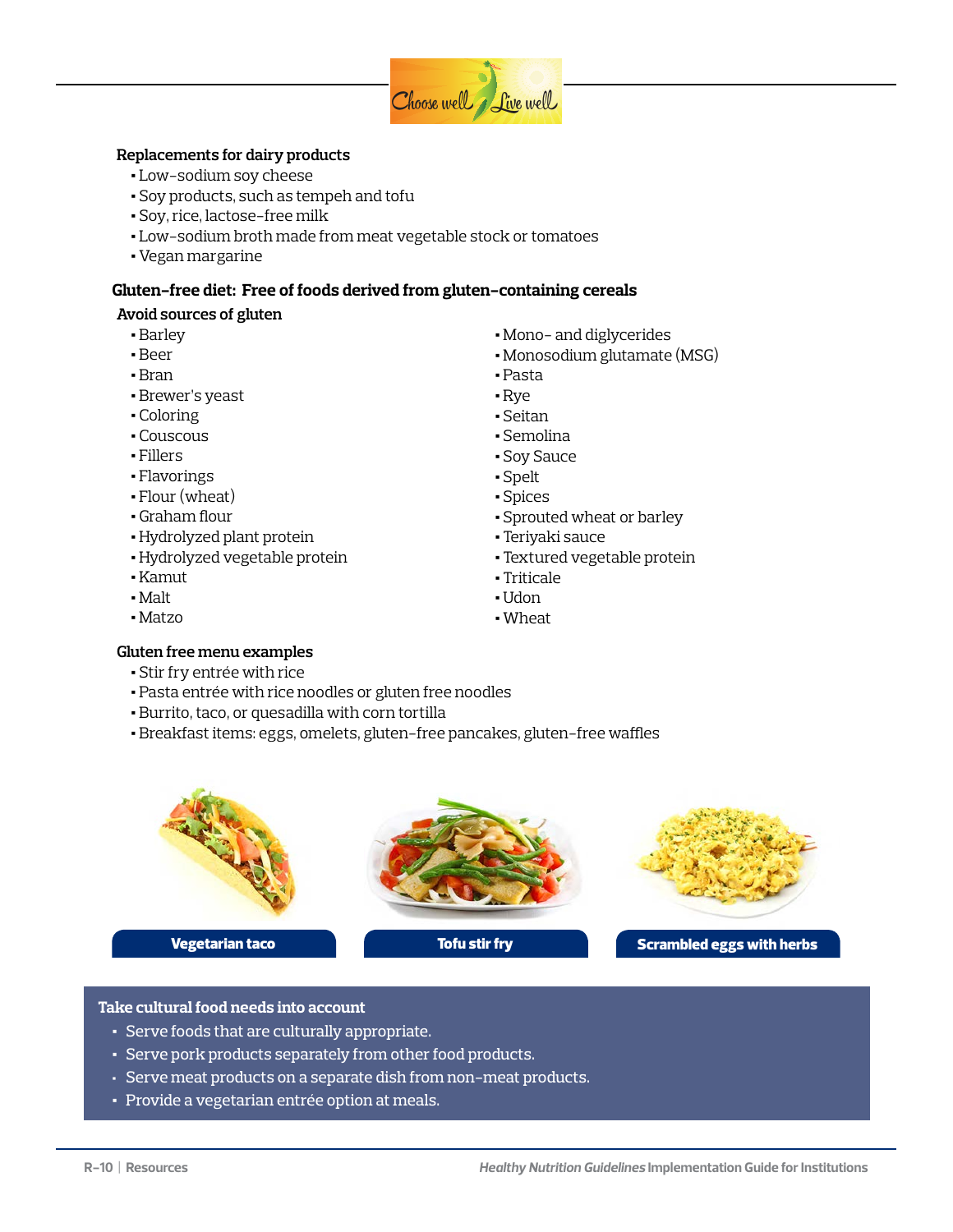

## Purchasing Washington-grown products

The Washington State Department of Agriculture's (WSDA) farm-to-school program assists schools and other agencies/ institutions looking to purchase and serve Washington-grown products. Their website, [www.wafarmtoschool.org,](http://www.wafarmtoschool.org) is a great resource for purchasing locally. The website includes:

- Sourcing Local Food for Institutional Meal Programs. This webpage has information about the Farm-to-Prison pilot program and distribution models for local food.
- A School's Guide to Purchasing Washington-Grown Food. This guide includes seasonality charts for Washington-Grown Produce (pages 59 – 62).



• Washington Grown Food Kit. This webpage includes general information about locally-grown foods, recipes, sample menus and nutrition facts. The Food Kit is an evolving and growing resource.

For additional assistance, please contact Tricia Kovacs at 206-256-6150 or [tkovacs@agr.wa.gov](mailto:tkovacs%40agr.wa.gov?subject=). Tricia can answer any questions specific to your food purchasing situation.





## Additional resources for implementing the *Healthy Nutrition Guidelines*

The Center for Disease Control and Prevention's (CDC) **[Improving the Food Environment Through](http://www.cdc.gov/salt/pdfs/DHDSP_Procurement_Guide.pdf)  [Nutrition Standards: A Guide for Government Procurement](http://www.cdc.gov/salt/pdfs/DHDSP_Procurement_Guide.pdf)**

CSPI's **[Reasons to Offer Healthier Options at Public Facilities](http://cspinet.org/nutritionpolicy/10-reasons-to-adopt-procurement-policy.pdf)** Fact Sheet

CSPI's **[Tips for Successfully Implementing Healthy Food Guidelines](http://cspinet.org/nutritionpolicy/Successful-Implementation.pdf)** Fact Sheet

Healthy and Human Services General Services Administration's **[Health and Sustainability](http://www.gsa.gov/graphics/pbs/Guidelines_for_Federal_Concessions_and_Vending_Operations.pdf)  [Guidelines for Federal Concessions and Vending Operations](http://www.gsa.gov/graphics/pbs/Guidelines_for_Federal_Concessions_and_Vending_Operations.pdf)**

United States Department of Agriculture's **<Dietary Guidelines for Americans, 2010>**

Additional resources can be found on CSPI's **[Healthier Food Choices for Public Places](http://cspinet.org/nutritionpolicy/foodstandards.html)** page